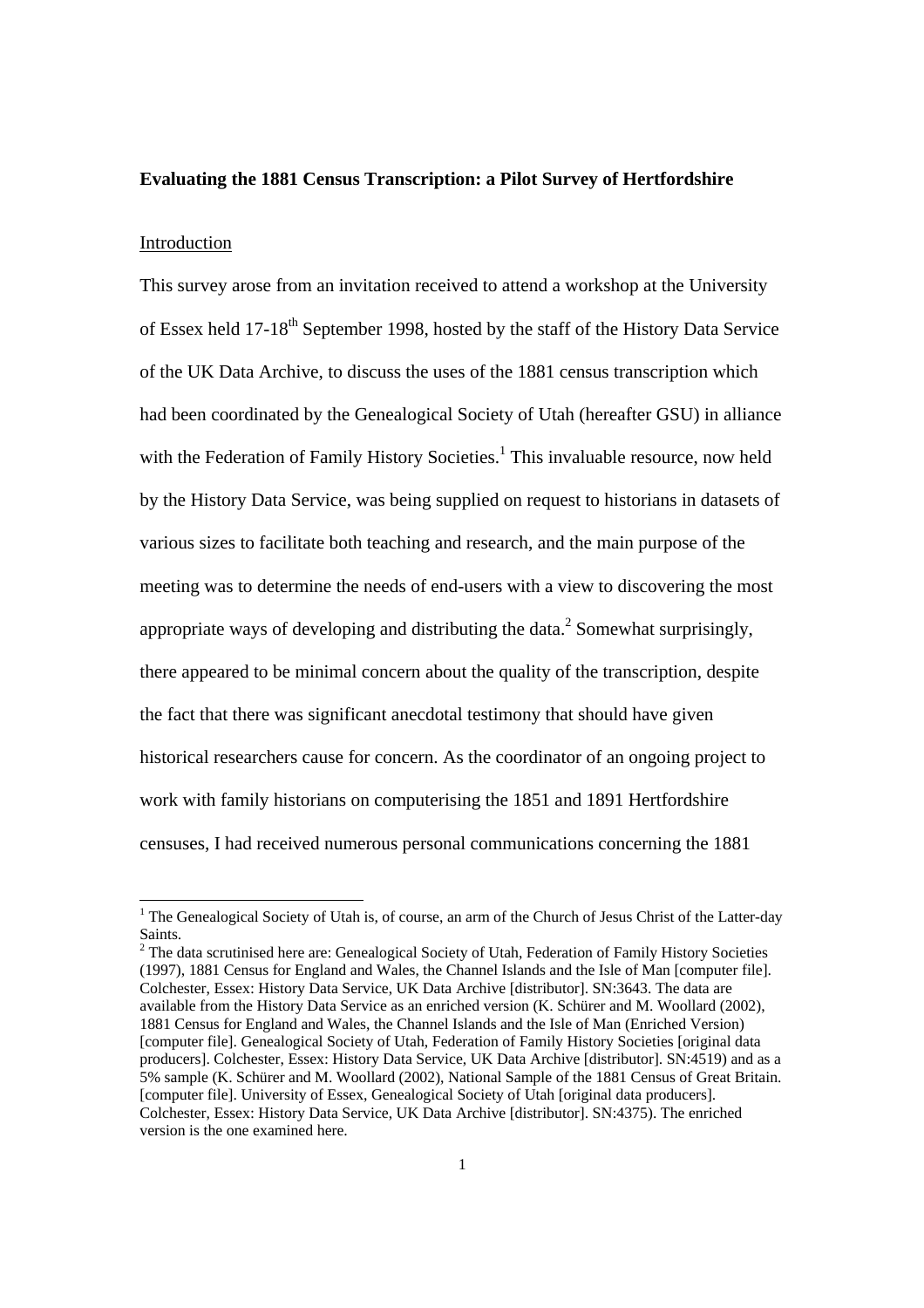transcript revealing a sequence of 'horror stories' regarding personal names so mangled as to be unidentifiable, non-existent addresses, missing information, mysterious place-names and various other shortcomings. Genealogical publications such as *Family Tree Magazine* move from the local to the general, including articles such as '1881 Index – Caution!' by Geoff Riggs published in the January 1996 issue, as well as a chain of correspondence, usually highlighting individual mistakes, but sometimes suggesting that whole chunks of the census might be missing.<sup>3</sup> Particular errors continue to be exposed, a recent example being the mysterious whereabouts of Karl Marx. A search by David Gatley of the CD-ROM supplied by the GSU apparently proved fruitless, until a personal communication revealed that in 1881 Marx lived next door to one Henry Goddard, the doorkeeper of the House of Lords, in Maitland Park Road in London. Goddard proved traceable, and next door to him lived one 'Karl Wass', aged 68, author of political economy, born in Germany. Further research revealed that this was indeed another example of poor transcription.<sup>4</sup>

These errors have been identified in the data distributed by the GSU despite the employment of a rigorous procedure for transcription and checking. That transcription involved the production of an 'A' transcription of the records by one individual, a 'B' transcription by a different transcriber, and a quality check by a third party who was to compare the two transcripts page by page, and consult the original where a discrepancy occurred to adjudicate on the correct entry. Where the photocopy relied

 <sup>3</sup> G.A. Eady, Letters, *Family Tree Magazine*, November 1996. 4

D.A. Gatley, 'Poor Marx', *Local Population Studies Society Newsletter*, 28 (March, 2001), pp. 7-8.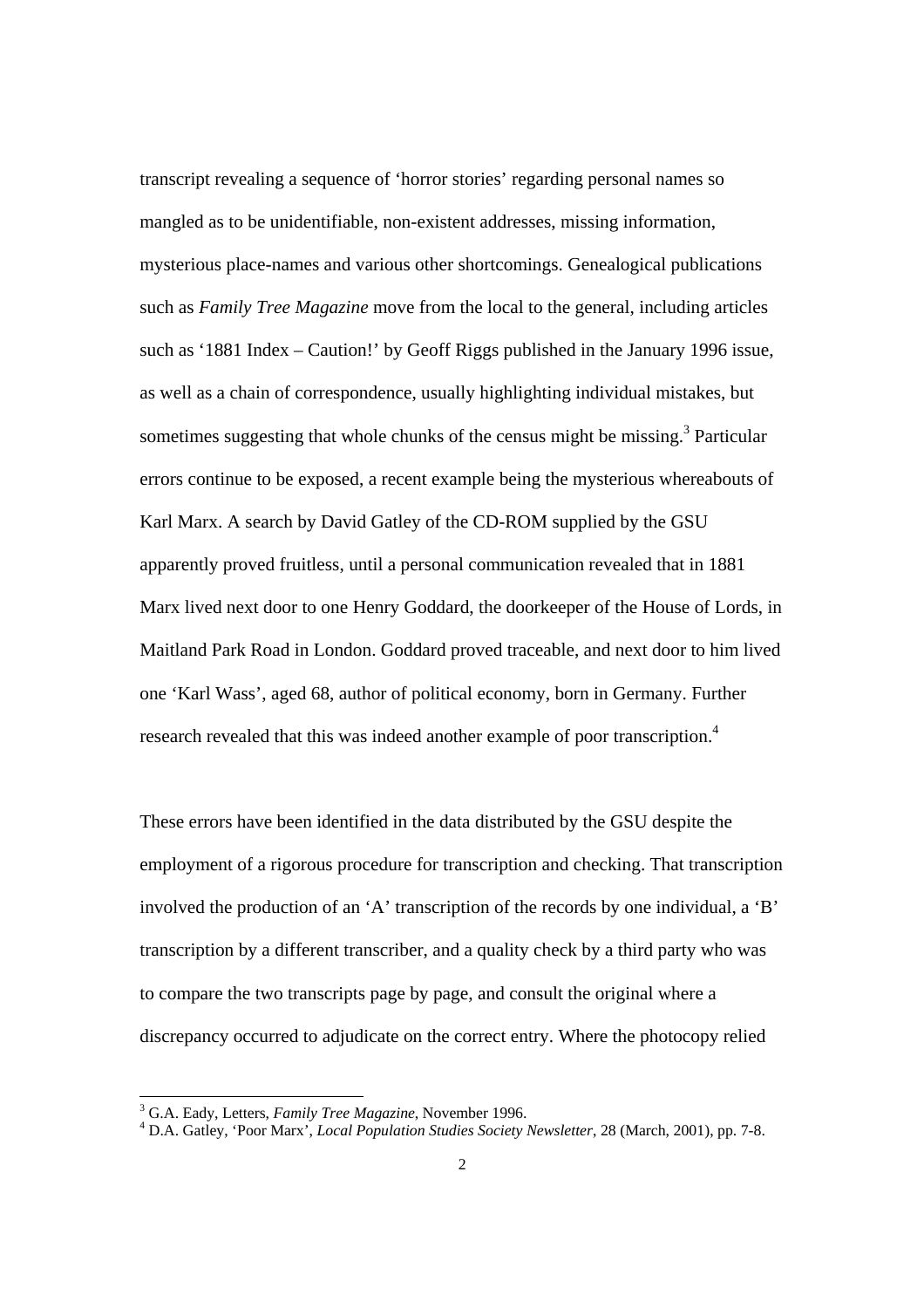upon was unclear, both transcribers and checker has access to the data on microfilm, and were instructed to declare those cases in which they had recourse to the film copy. The number of hours spent by each transcriber and by the checker was recorded on a pro forma which was returned to the GSU who coordinated data input.<sup>5</sup> What is being evaluated, therefore, is the end product of this process.

No transcript, particularly one of this size, is ever going to be perfect. The process of transcribing and computerising parts of the Hertfordshire censuses of 1851 and 1891 has given a personal insight into just how easy it is to make errors, especially when working from poor quality photocopies. It is for this reason that the Centre for Regional and Local History at the University of Hertfordshire employs a three stage checking process, which is very costly of time but deemed necessary if our data and the historical results derived from them are to carry confidence. In general, the family historians who do the vast majority of our transcribing and to whom we are deeply indebted, are excellent readers of nineteenth-century handwriting, and probably more experienced than many professional historians. They also often have an intimate familiarity with the local area, its place names, addresses, occupational composition and the range of family surnames to be found. But, it must be said, we have also discovered considerable variation in the quality of work sent in, and very occasionally have received transcriptions that could only be described as poor in the extreme.

 <sup>5</sup> Where film copies were particularly bad it was possible to submit the transcription to a team at the Public Record Office, which happened in 'perhaps three to five occasions' for Hertfordshire: personal communication from the coordinator of the Hertfordshire transcription.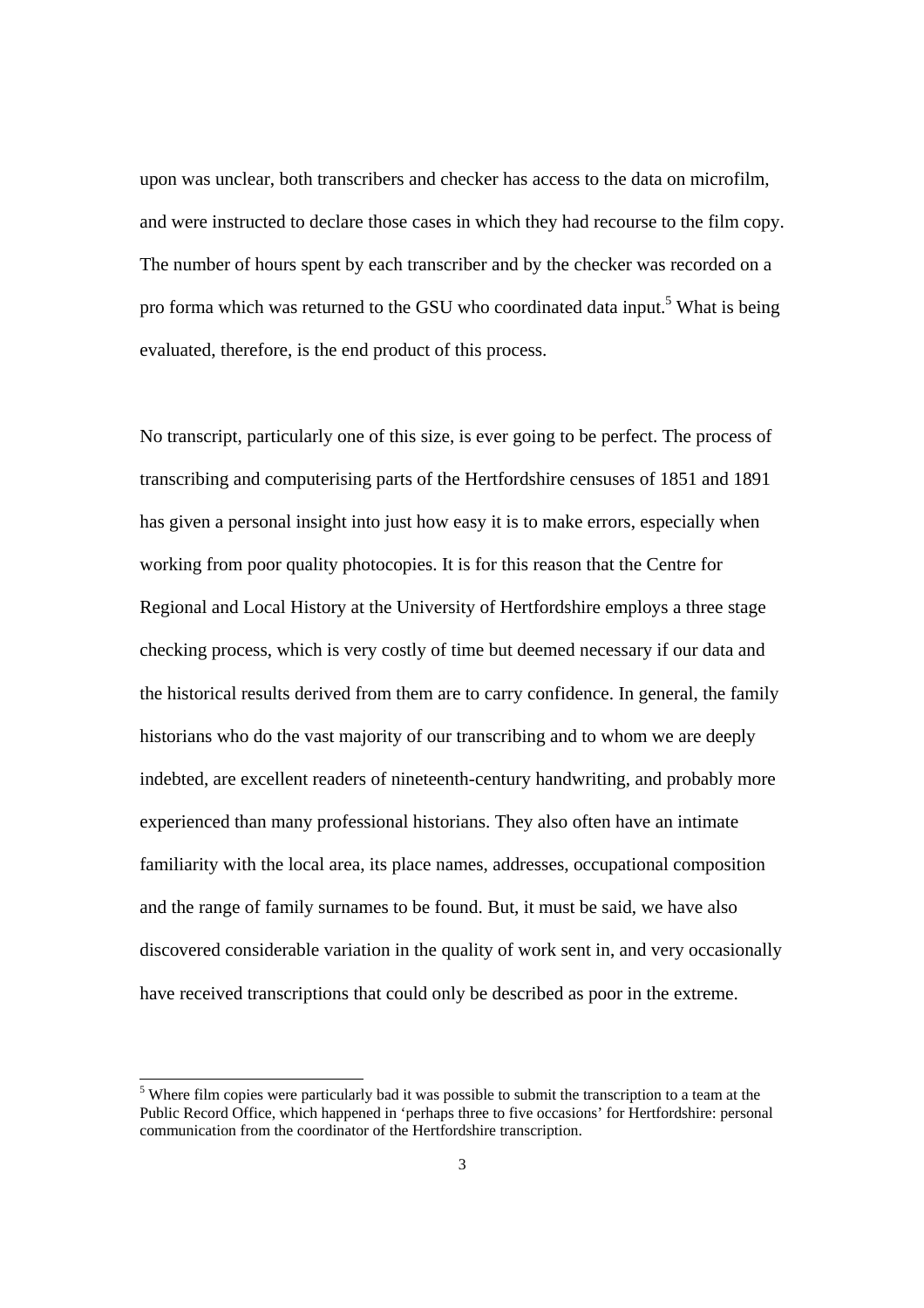Excessive familiarity can also, on occasion, prove problematic, leading to overconfidence and an insistence on 'correcting' the errors (particularly in the spelling of surnames) made by the original census enumerator. This personal experience was endorsed by the coordinator of the 1881 transcription for Hertfordshire, who informed me that at least one instance of 'correction' had indeed occurred in this case, despite the clear instructions in bold letters as item number one of the summary instructions to 'transcribe what you see – not what you think'. Fortunately, she took the trouble to change these amendments back.<sup>6</sup>

In the light of the foregoing, it seemed both appropriate and responsible to attempt to put the 1881 transcription to the test, rather than simply to take its general accuracy for granted. To this end an agreement was negotiated between the History Data Service and the Centre for Regional and Local History at the University of Hertfordshire whereby the History Data Service would provide a sum of £4,324 towards the cost of employing a research assistant, who would work with the present writer on a pilot evaluation of the 1881 census transcript for Hertfordshire. By coincidence the Hertfordshire Family and Population History Society, many years ago, donated to the Centre the original photocopies from which the transcript for this county was made, so we had the opportunity to conduct a true test of the quality of transcription, as well as information on who transcribed what.<sup>7</sup>

 <sup>6</sup> <sup>6</sup> Personal communication.

 $\frac{7}{1}$  For obvious reasons no names will be mentioned in the following discussion.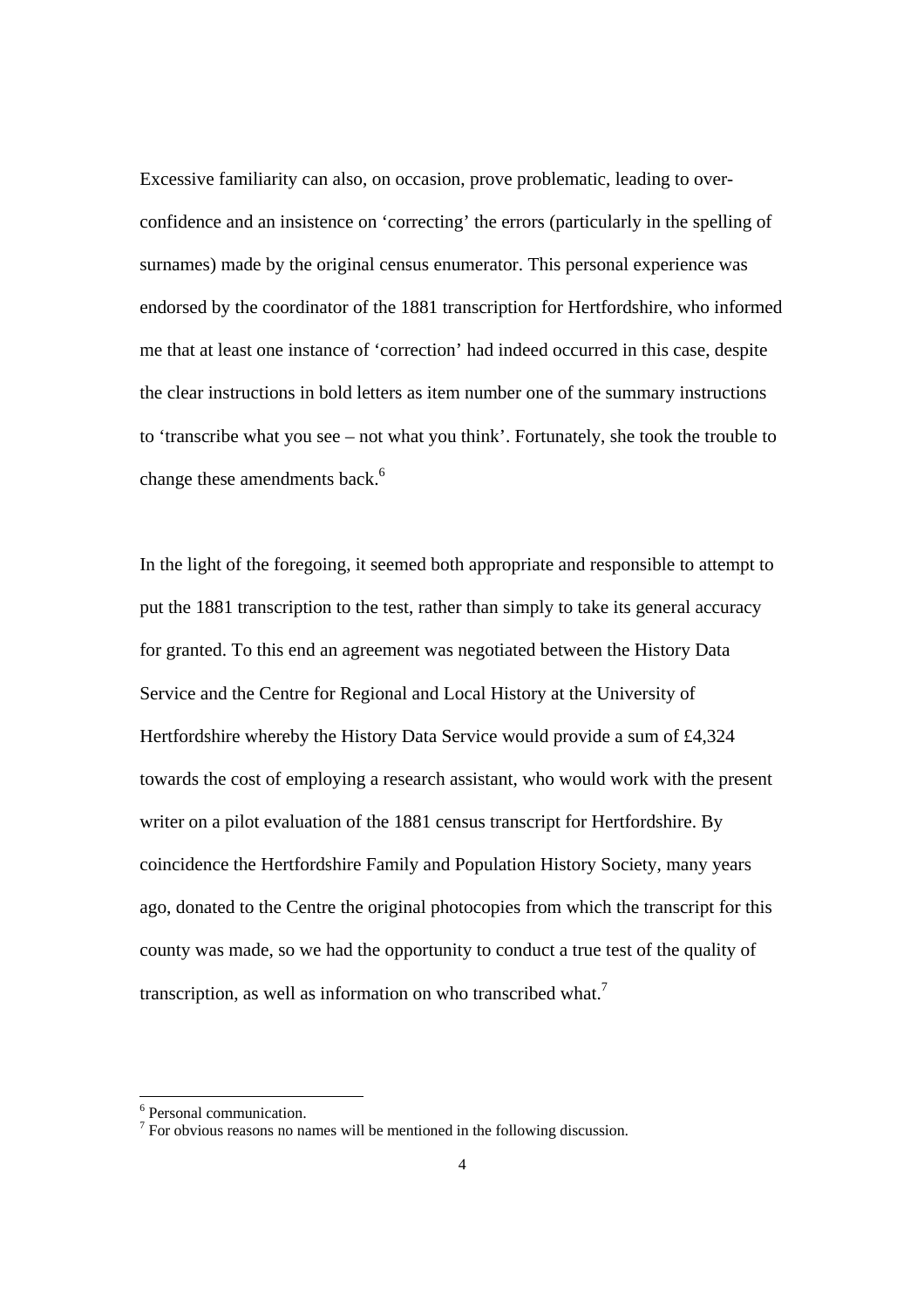### The sample

Our first task was to identify an appropriate sample to check. The photocopies of the Hertfordshire 1881 census fill three drawers of a filing cabinet, covering 10 Superintendent Registrar's Districts, 26 Registrar's Districts and 323 Enumeration Districts (hereafter ED), incorporating a total population of approximately  $203,000$ .<sup>8</sup> It was decided to take one ED for checking from each of the 26 Registrar's Districts, which would give appropriate geographical coverage of the county and provide a sample of 8% of the county's EDs.

Two other criteria informed the selection of districts, the first of which was the desire to reflect the proportions of the 1881 population living in urban and rural areas, just in case any particular problems affected the transcripts for one or the other.<sup>9</sup> The proportions derived from the 1881 Census Report for Hertfordshire suggested that 10 of the 26 EDs in the sample should be urban. The second criteria was the desire to sample EDs that has been transcribed by individuals with different levels of experience and commitment. It was felt probable that those who had transcribed a substantial number of EDs would be likely to be more committed and experienced

 <sup>8</sup> W. Page (ed.), *Victoria County History of Hertfordshire*, Vol. 4 (London, 1914, repr. Folkestone 1971), p. 235. The figure given here, taken from the 1881 Census Report, is 203,069: we have not checked this total against the number of individuals recorded in the transcription. <sup>9</sup>

<sup>&</sup>lt;sup>9</sup> Urban households were often more complex in the sense that more sub-tenancies existed, which might be a cause of confusion. Urban occupational descriptions were also, of course, more varied, while long distance migrants (with more obscure birth places) were more common in town than countryside. It was also at least possible that there was a difference in educational standards between urban and rural enumerators. For a preliminary analysis of enumerators in Cornwall, which suggests we might explore variations in the quality of the work produced by different enumerators, see T. Arkell, 'Identifying the census enumerators – Cornwall in 1851', *Local Population Studies*, 53 (Autumn, 1994), pp. 70-5.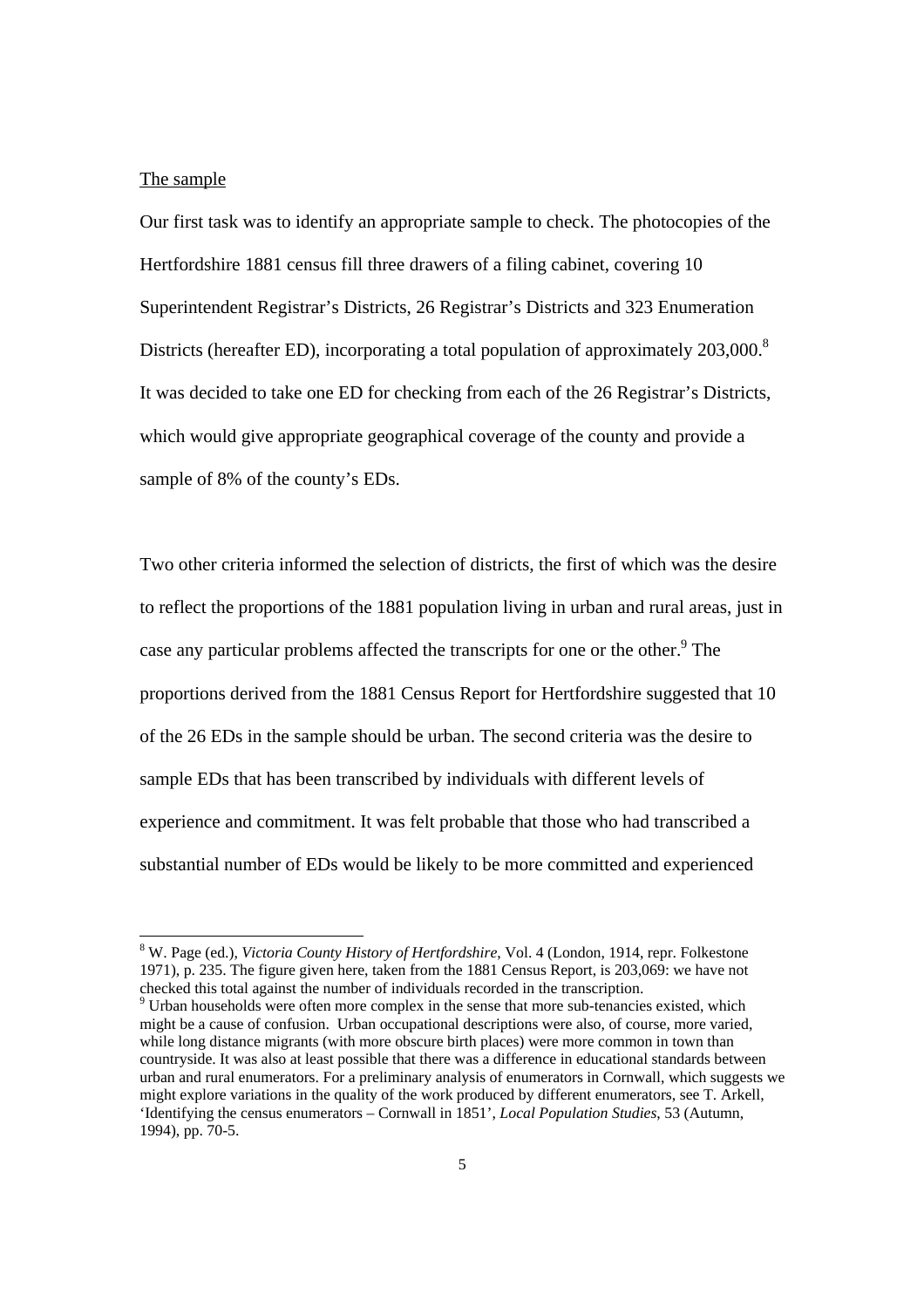than those who had transcribed a smaller number. Hence the 89 transcribers were ranked according to the number of EDs transcribed, which allowed the identification of nine major transcribers who had completed 10-15 EDs each (covering 33% of the total number of EDs), 13 moderate transcribers who had completed 5-9 EDs (covering 26% of the total) and 67 minor transcribers who had completed 1-4 EDs (covering 41% of the total). To reflect this range, it was decided to use one ED that had been transcribed by each of the nine major transcribers, and eight or nine from each of the other two categories.

A systematic sample of 78 EDs was taken, three from each Registrar's District, and from this sub-set 26 EDs were selected to accord with the desired urban/rural composition and an adequate representation of major, moderate and minor transcribers. The chosen EDs ranged in size from a population of just 112 to a population of 1,014, and together incorporated 15,654 individual records, or 7.7% of the population of the county. Of the population of the chosen sample, major transcribers had been responsible for 37%, moderate transcribers for 27% and minor transcribers for 36%; 48% lived in towns, and 52% in rural areas.

### The checking procedure

The checking procedure was very simple, though complicated by the fact that the one key item of information that the GSU did not require to be recorded was the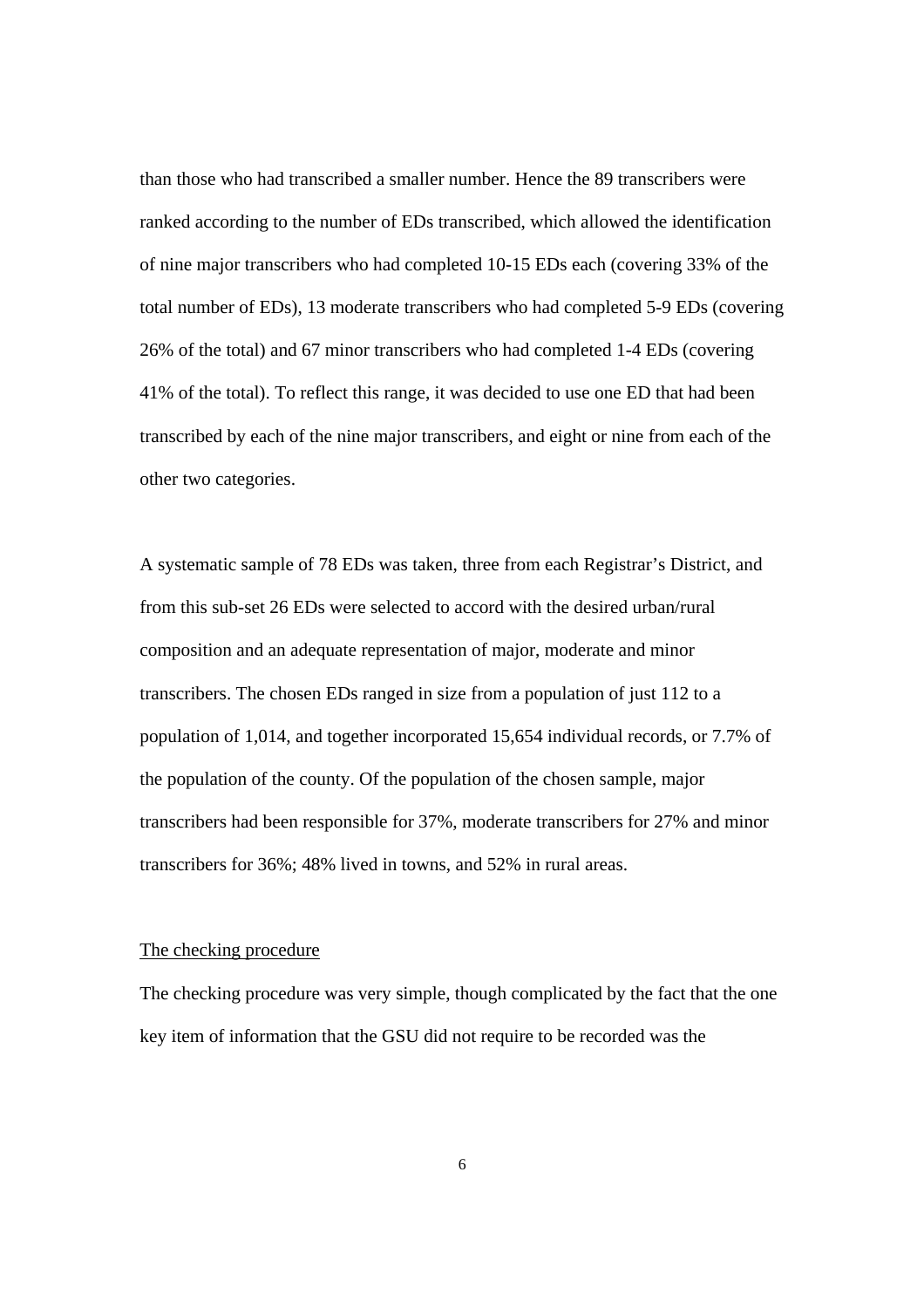enumeration district, which formed the basis for our sample selection.<sup>10</sup> The data was supplied by the History Data Service in substantial blocks, organised by Public Record Office Piece Numbers, in a delimited text format. These proved extremely easy to convert to a series of Excel spreadsheets, a procedure which worked smoothly whether the data was described in the conversion process as either comma or tab-separated. At this time the data contained a number of variables that were redundant from the point of view of checking the transcription, such as county code names, a household identifier, and ages in days, and these were removed so that the data resembled the original.<sup>11</sup> Discrete EDs were identified by reference to first and last entries found in the original Census Enumerators' Books, and removed to separate files. The data was then laid out as it appeared in the Census Enumerators' Books, formatted for ease of reading and comparison, and printed out.<sup>12</sup>

Checking simply involved a careful comparison of the print-outs with the photocopies that has formed the basis of the original transcription. Our selection of transcribers (major, moderate and minor) was made, a little arbitrarily, on the basis of the 'A' transcribers, although where this information is recorded in the relevant boxes on the pro forma it does appear that 'A' transcribers usually spent longer on their work than 'B' transcribers, while checkers almost invariably spent far less than both. The pro formas clearly show that the prescribed procedures had generally been followed.

<sup>&</sup>lt;sup>10</sup> The other key omission was schedule numbers.<br><sup>11</sup> The household identifier, county codes and ages in days had been added by the GSU.<br><sup>12</sup> It was not possible for us to check totals against the published census report

doubly transcribed records), as the published reports only give parish totals and not totals for individual EDs. Both problems will, however, have been detected during the checking process.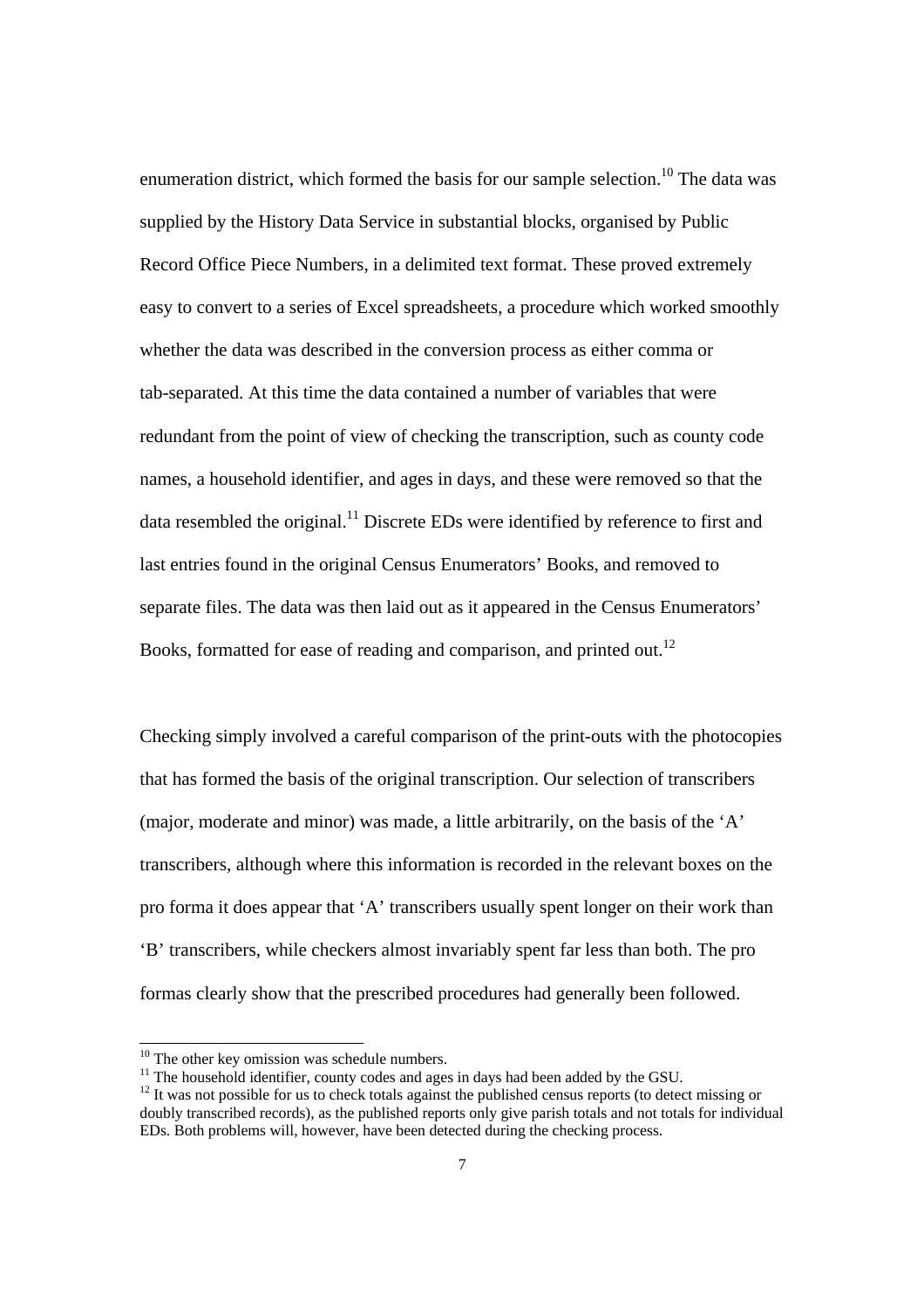What we have conducted, therefore, is a check on transcriptions that had been prepared according to a fairly rigorous procedure, which should themselves have been already checked, and which had been made in accordance with clearly laid out, printed instructions.<sup>13</sup> It is possible, of course, that mistakes were made at the point of data entry rather than transcription, despite the fact that the GSU adopted a double entry procedure that should have obviated such errors. Where it is possible to propose that an error was probably made at the data entry stage rather than at the point of transcription, this is noted in the following discussion.

The checking process was laborious, and proved impossible to complete for some EDs from the paper copies alone due to the poor quality of the photocopied pages. A particular problem was posed by the check marks entered on the enumerators' books as they were processed at the General Register Office, which in some instances completely obscure the original data, particularly that relating to age. In these cases resort was had to the microfilms held at Hertfordshire Archives and Local Studies.<sup>14</sup> Supplementary checks were made on the computerised data, by conducting quick visual searches to ensure that each individual's sex corresponded with appropriate entries in the name, relationship and condition columns, that ages conformed to expected parameters and that the list of counties contained no rogue entries.

<sup>&</sup>lt;sup>13</sup> The Genealogical Society of Utah, *How to transcribe the 1881 British census* (Salt Lake City, 1988). <sup>14</sup> We will return to the significance of such instances below.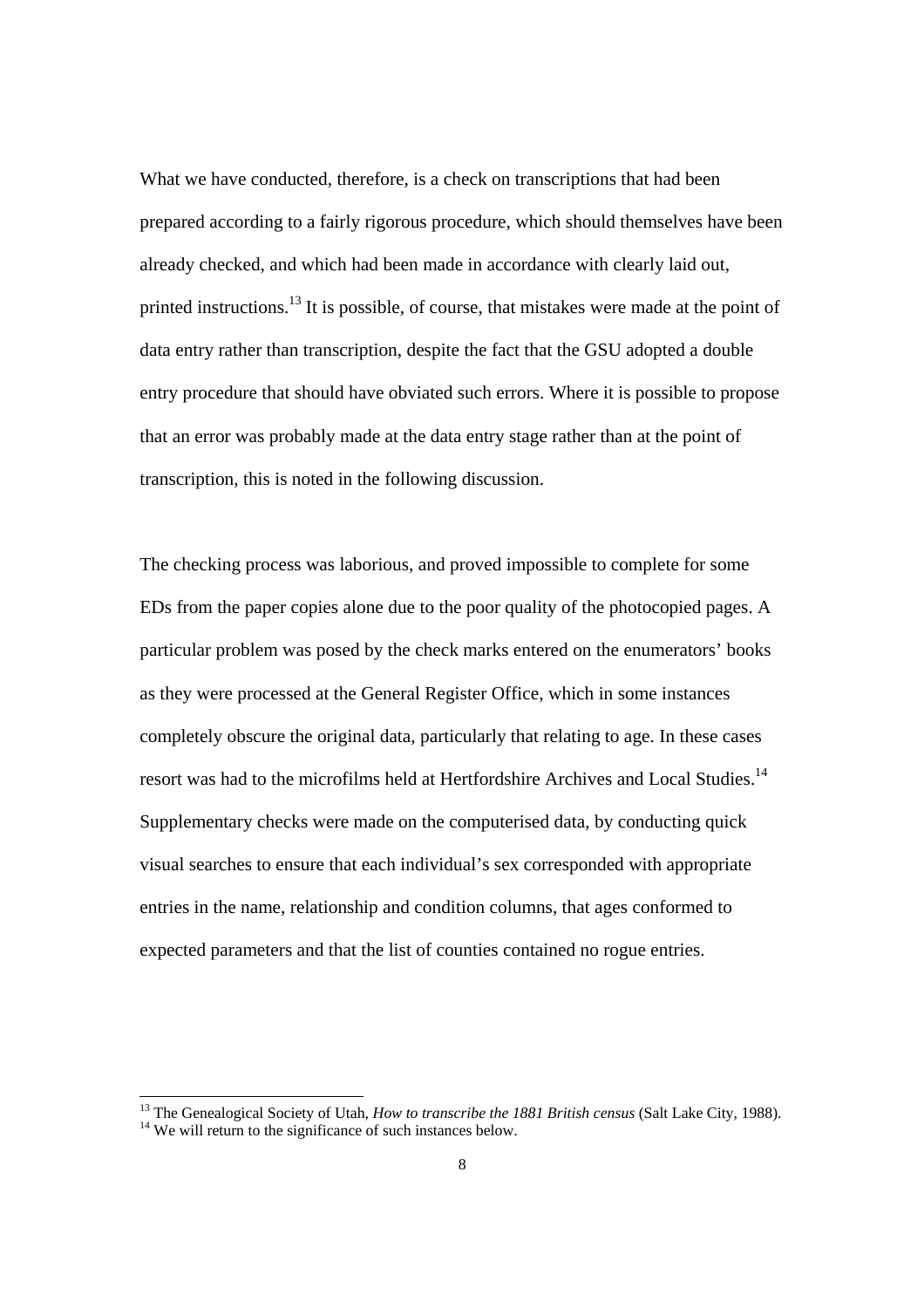Identified errors were divided into two categories, serious and minor, on the basis of whether or not they distorted the information upon which an historian would wish to rely. Serious errors included surnames that had been mis-read to the extent of being unidentifiable, incorrect occupations, ages, sex, condition, relationship to head of the household, clear errors in county or place of birth (often the most difficult category to read and adjudicate upon) and omission of information on disability.15 Minor errors included mis-read surnames that remained readily identifiable (such as 'Honshin' for 'Honchin', 'Phipp' for 'Phipps') errors in forenames, small errors in addresses, exclusion of additional information in another hand which was supposed to be entered in single brackets (notably 'dom' next to a nurse or gardener), exclusion of double brackets which were supposed to be entered against information which was crossed through, minor mis-spellings of place names which nevertheless remained identifiable, other small typographical errors, exclusion of 'British Subject' against those born overseas, and failure fully to transcribe an identified disability (such as 'deaf' for 'partially deaf').<sup>16</sup>

<sup>&</sup>lt;sup>15</sup> For many purposes incorrect surnames would not pose a problem for historians, but for those wishing to trace individuals from census to census, or conducting other forms of nominal linkage, such errors might prove an insuperable handicap. Serious errors under occupation were dominated by misrepresentation of 'housekeepers', discussed below. Other errors under this head include the transposition of a qualifying description from one individual to the next (hence we have a 'Muffin and crumpet maker', followed by a 'Baker straw plaiter', when the term baker is a qualification of the first entry; also the term straw manufacturer being applied erroneously to a straw plaiter). Complete misreading is rare, although two entries 'Scholar' were transcribed as 'Gardener'.<br><sup>16</sup> The additional information entered in another hand, commonly against occupations, provide

clarification as to how the General Register Office classified occupations. Other examples include 'teacher' or 'dom' next to 'governess', 'M' (for market) next to 'gardener' and 'SMS' (Subsidiary Medical Service) next to 'nurse'. For a further discussion see M. Woollard, *The classification of occupations in the 1881 census of England and Wales* (Colchester, 1999), pp. 10-11.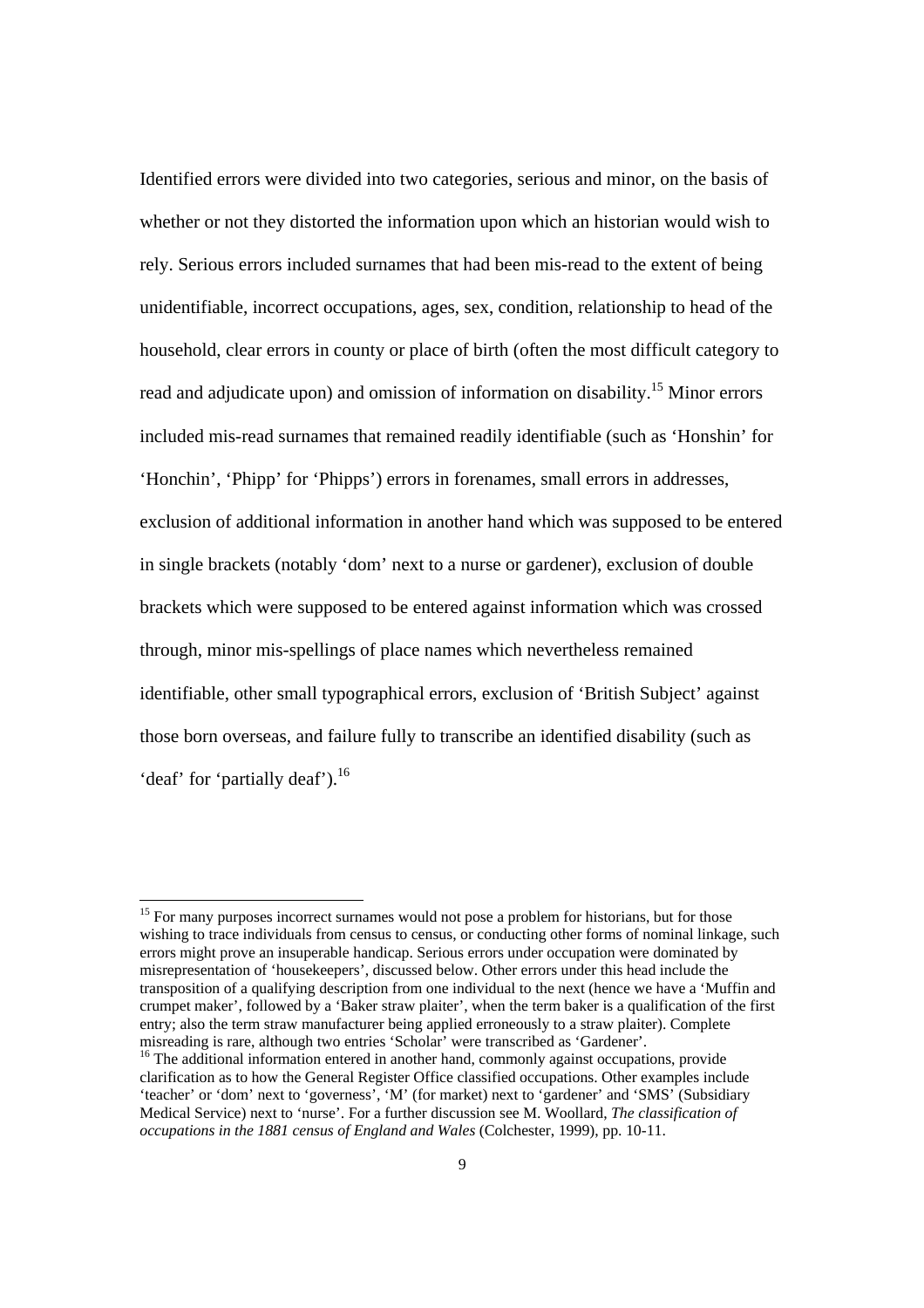In one case the failure to identify entries that had been crossed through by enclosing them in double brackets was treated as a serious error, and this concerned the description 'Housekeeper' under occupation. This term, when it had been employed by the enumerator (itself an erratic occurrence) was often, though not always, crossed through, presumably by staff at the General Register Office during the processing of the data. It is clear that some enumerators had entered this term against women who 'did the housework', rather than confining it to those who were employed as domestic servants. The confusion among the enumerators themselves is thus compounded in such instances, and the database will provide misleading information on numbers of domestic servants in general, and housekeepers in particular. Only in one parish did the exact role of such individuals remain clear, for there – rather eccentrically – the enumerator chose to identify these 'housewives' with terms such as 'Assists household', 'Household manager' and 'Attends to home affairs', and as these terms are much less likely to prove misleading the failure to provide double brackets where they are crossed through was here regarded as a minor error.<sup>17</sup>

In this instance the cause of confusion emanated from lack of a clear understanding on the part of the census enumerators, but there is one instance in which the instructions issued by the GSU are themselves the cause of confusion, which is in relation to the use of single brackets around transcribed data. As noted previously, data entered in a different hand was supposed to be enclosed in single round brackets, according to

<sup>&</sup>lt;sup>17</sup> The eccentricity of this helpful enumerator extends further: in the case of Sarah Salt, a 64-year old widow, we learn under the occupation heading that she had 'A few pounds in bank but depending principally on children'.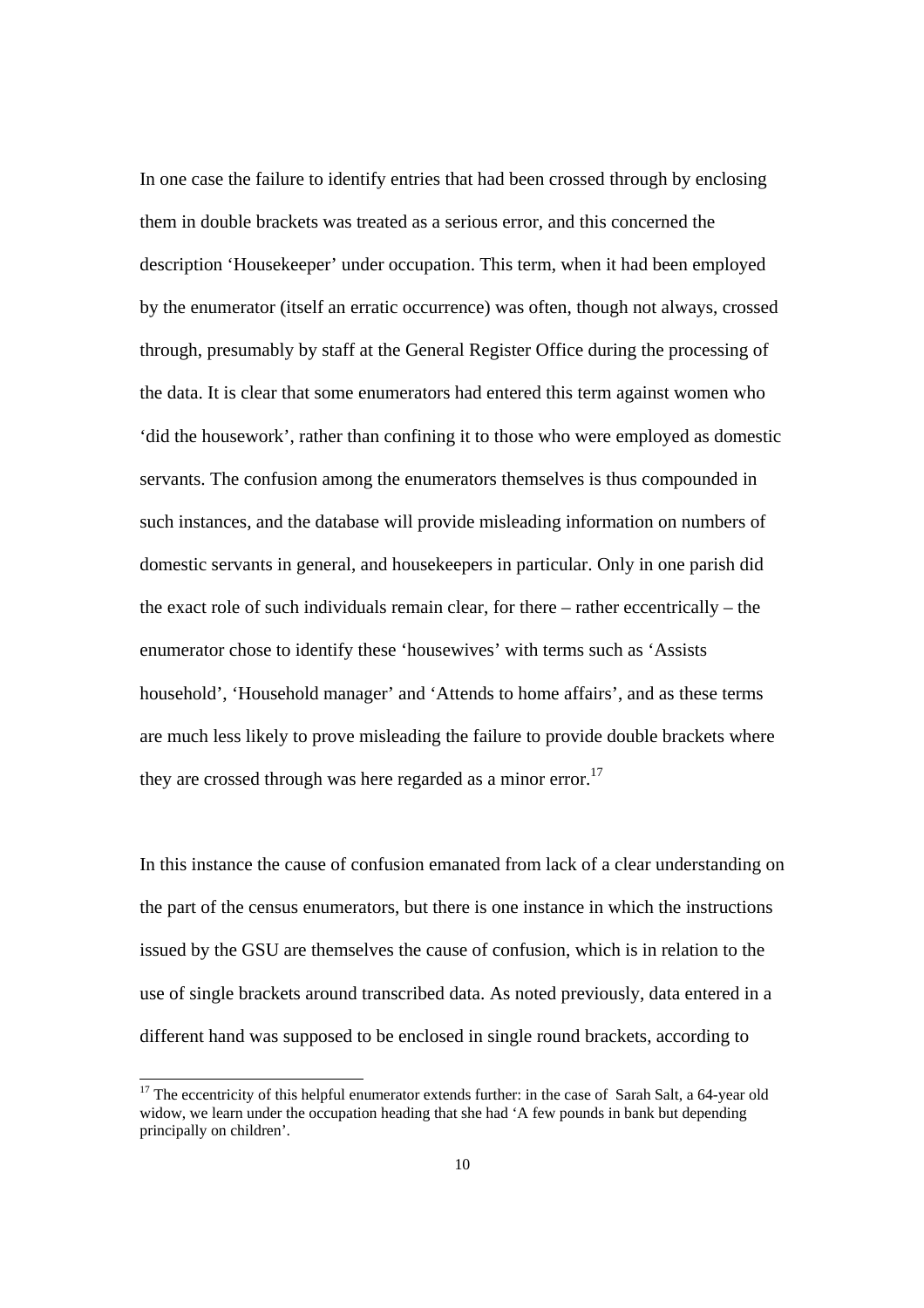summary transcription instructions, but the instructions in the full booklet also read 'Use round brackets to indicate that information on the transcription form has been transcribed differently than how it appears in the census schedule, or may be subject to other interpretation', while round brackets used by the enumerators themselves were also to be retained.<sup>18</sup> Round brackets could thus have appeared in the original enumerator's book, could indicate changes that the transcriber has made for the purposes of clarification or could denote additional information entered in another hand.<sup>19</sup> Not surprisingly, many minor errors – particularly under occupation – occur due to confusion over when to use round brackets, the most common error being the failure to use them at all, or their erratic use.

There is another category of information that appears to have caused confusion, and this is the double and single strokes that appear in the census enumerators' books between names to delineate discrete houses, and discrete families that share the same house. They are commonly rendered as  $\setminus \setminus$  (for houses) and  $\setminus$  (for families) in the original documents, and were to be rendered as // and / by transcribers in a separate column. If they had been omitted by the enumerator, they were to be entered by the transcriber, for 'As schedule numbers are not transcribed, it is essential to indicate by the appropriate strokes the commencement of a new household or a new family, even if these strokes do not appear on the census schedule'.<sup>20</sup> It is quite clear in the case of the Hertfordshire sample evaluated here that considerable confusion arose from these

 <sup>18</sup> Genealogical Society of Utah, *How to transcribe the 1881 British census*, p. 4.

<sup>&</sup>lt;sup>19</sup> A common usage of round brackets is where the transcriber has attempted to clarify the relationship to head of household, notably by the addition of '(Head)' after 'Lodger'.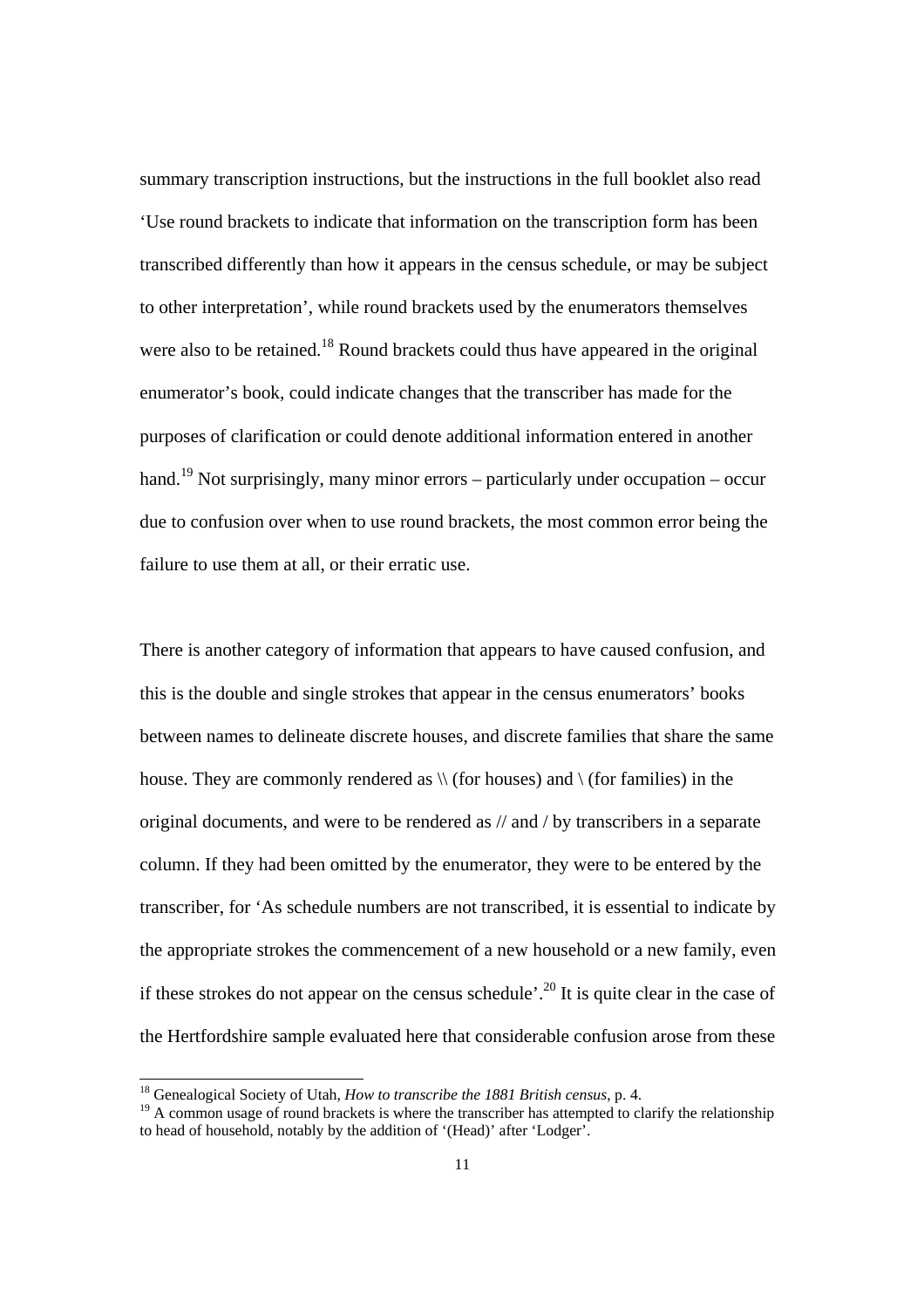instructions, for these strokes are entered so erratically that it was decided there was little point in systematically analysing errors under this head. Historians wishing to identify discrete houses or to conduct analyses of family and household structure cannot rely upon these symbols as entered in the 1881 transcription, for Hertfordshire at least, any more than they can regularly rely upon them in the original enumerations. For analysis of the structure of the family and household, recourse must be had to the protocol suggested long ago by Michael Anderson, whereby a new household is deemed to commence with every entry 'Head' in the 'Relation to head of household' column, whether or not this corresponds to a new schedule number or is identified by single or double strokes. $^{21}$ 

### The pilot evaluation

In the tabulated data which follows, every effort has been made to prevent possible identification of individual transcribers. Hence no names are given, and EDs are identified only by our own selected number, not by the parish or town to which they belong. Errors are expressed as proportions of total numbers of entries, a procedure that is only entirely appropriate when data is regularly recorded against each individual, as indeed it is for most categories (name, age, sex and so on). By no means every individual, however, had a recorded occupation, and hence a separate analysis

<sup>&</sup>lt;sup>20</sup> Genealogical Society of Utah, *How to transcribe the 1881 British census*, p. 10.<br><sup>21</sup> M. Anderson, 'Standard tabulation procedures for the Census Enumerators' Books 1851-1891', in E.A. Wrigley (ed.), *Nineteenth-century society: essays in the use of quantitative methods for the study of social data* (Cambridge, 1972), pp. 136-7. Note also the exceptions listed on p. 137, which have informed the household analysis conducted for Hertfordshire from the 1851 census: N. Goose, *Population, economy and family structure in Hertfordshire in 1851. Vol. 2 St Albans and its region* (Hatfield, 2000), p. 146.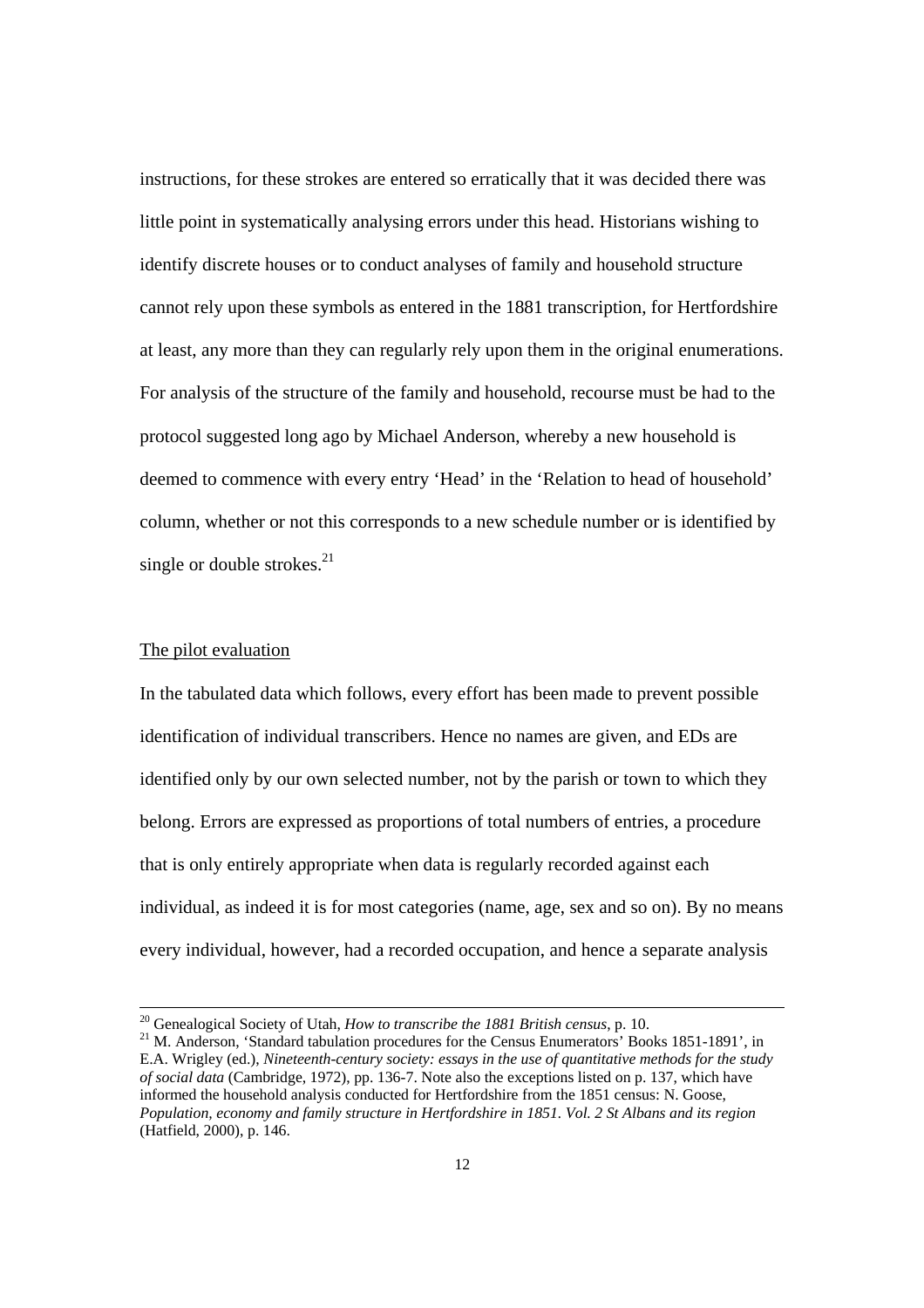| ັ          | <b>Serious</b> |      | Minor          |      | Total |      | No.<br>Records |  |
|------------|----------------|------|----------------|------|-------|------|----------------|--|
|            | No.            | $\%$ | No.            | $\%$ | No.   | $\%$ |                |  |
| Address    | 15             | 0.10 | 305            | 1.95 | 320   | 2.04 | 15654          |  |
| Surname    | 20             | 0.13 | 46             | 0.29 | 66    | 0.42 | 15654          |  |
| Forename   | $\overline{0}$ | 0.00 | 43             | 0.27 | 43    | 0.27 | 15654          |  |
| Relation   | 13             | 0.08 | 12             | 0.08 | 25    | 0.16 | 15654          |  |
| Condition  | 6              | 0.04 | 13             | 0.08 | 19    | 0.12 | 15654          |  |
| <b>Sex</b> | 20             | 0.13 | $\overline{0}$ | 0.00 | 20    | 0.13 | 15654          |  |
| Age        | 71             | 0.45 | 3              | 0.02 | 74    | 0.47 | 15654          |  |
| Occupation | 50             | 0.32 | 463            | 2.96 | 513   | 3.28 | 15654          |  |
| County     | 3              | 0.02 | 45             | 0.29 | 48    | 0.31 | 15654          |  |
| Place      | 14             | 0.09 | 36             | 0.23 | 50    | 0.32 | 15654          |  |
| Disability | 25             | 0.16 | 27             | 0.17 | 52    | 0.33 | 15654          |  |
| Other      | 9              | 0.06 | 11             | 0.07 | 20    | 0.13 | 15654          |  |
| Total      | 244            | 1.56 | 1004           | 6.41 | 1248  | 7.97 | 15654          |  |

# **Table 1 : Number and Percentage of Errors in Hertfordshire 1881 Census Sample by Category**

Note: Total for Serious and Total errors does not equal the sum of the columns as two records exhibit errors in two categories.

is conducted below which relates the number of errors only to those for which this information is actually given. It is even more important to correct the analysis in this way for information on disability, for relatively few individuals had a recorded disability which could be the subject of transcriber (or inputter) error. Separate analysis of errors under this head are presented in Table 5 .

The overall results for the entire sample dataset of 15,654 records are presented in Table 1, and broken down into errors made by category of information. The most obvious feature of Table 1 is the *very* small number of serious errors that were identified. Serious errors were found in a mere 244 records out of the total of 15,654,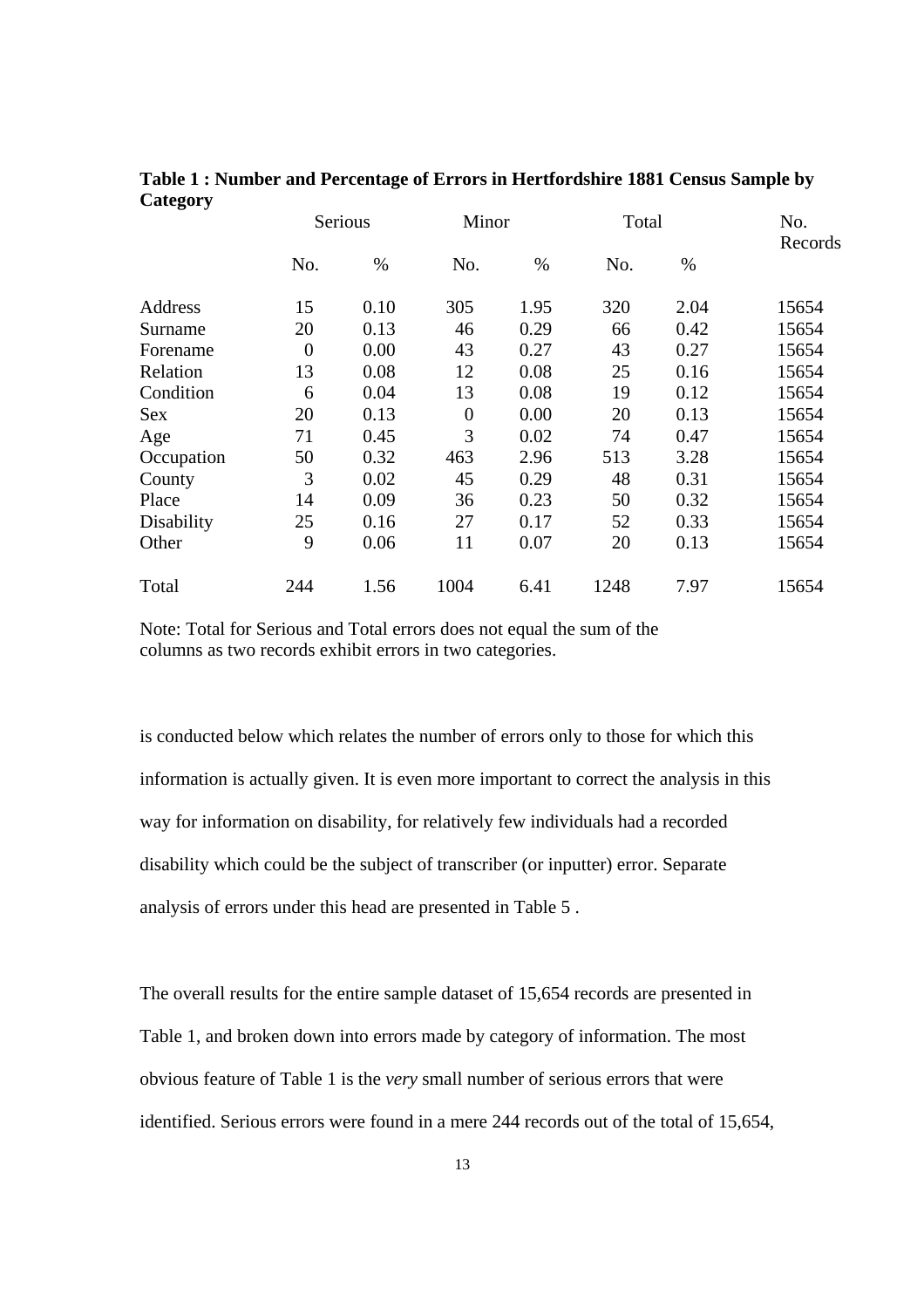or just 1.56%. If we were to treat the information contained in each category of each record as a discrete piece of data, ignoring all blank entries in the original, the transcription would look even more impressive, exhibiting serious errors in a mere 244 cases out of some 187,000 entries, a mere 0.13%. Minor errors were considerably more common, affecting (additionally) a total of 1,004 records or 6.41% of the total. Combining serious and minor errors produces a figure of 1,248, approaching 8% of all records. It is, however, the serious errors that should be our main focus, given that they have been defined to include all mistakes that would produce incorrect historical data, whereas the minor errors are likely to be of only marginal interest to most historians, or of no interest at all. From an overall perspective, therefore, the Hertfordshire pilot evaluation must give us considerable confidence in the quality of the 1881 transcription, far more than one might have expected in view of the anecdotal evidence discussed above.

Two categories of information stand out as having relatively high levels of serious error, age and occupation, whereas for minor errors it is occupation and address that feature particularly prominently. Errors in age recording only amount to 0.45% of the total but, as we will shortly see, their distribution is significant, and they appear to have been the result of the use of poor quality photocopies where a clerk's check marks made ages difficult to read, allied to over-confidence on the part of the transcriber. Only two of the three EDs that were particularly difficult to decipher in this respect were, according to their pro formas, checked against the microfilm, while one records that it had been 'checked against [the] film but very feint in places'. What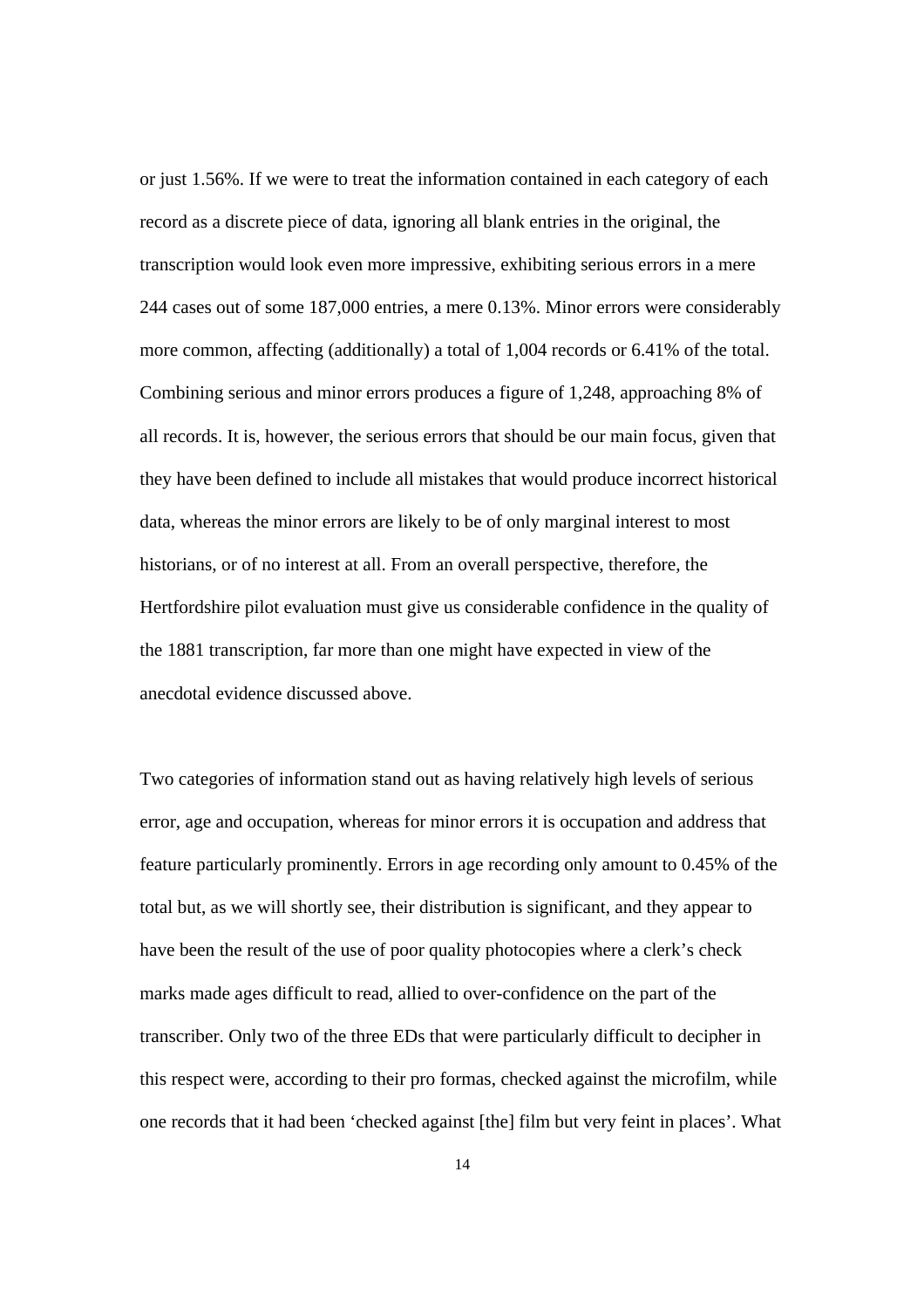is difficult to understand is the perpetuation of the errors in the other parish that was reportedly checked against the microfilm, for resort to the microfilm copies held at Hertfordshire Archives and Local Studies made the errors wholly transparent in the great majority of cases, the light of the microfilm reader usually rendering the data perfectly clear despite the clerk's check marks that had obscured it on the photocopies.

The reason for the relatively high (but still small) number of serious errors in the occupation data has already been discussed, and resulted largely from the confusion that affected both enumerator and transcriber alike concerning how to render the term 'housekeeper' when it had been crossed out in the enumerators' books. The reason for the relatively high figure for minor errors has also been rehearsed, and this time it is the failure to record information that was added in a different hand in single round brackets that is largely to blame. Under address it seems that problems may have occurred at the inputting stage, for many of the minor errors discovered here appear to be the result of addresses being copied over successive entries to which they do not pertain. Again, such mistakes are unlikely to worry most historians, whose interest will lie in the analysis of the economic, social and demographic features of this data. Under no heading, therefore, do serious errors affect as much as half of a percentage point of the total sample of records, while minor errors only affect in excess of 0.3% of the sample for two categories of information, and these are unlikely significantly to affect the value of the data for the purposes of historical analysis.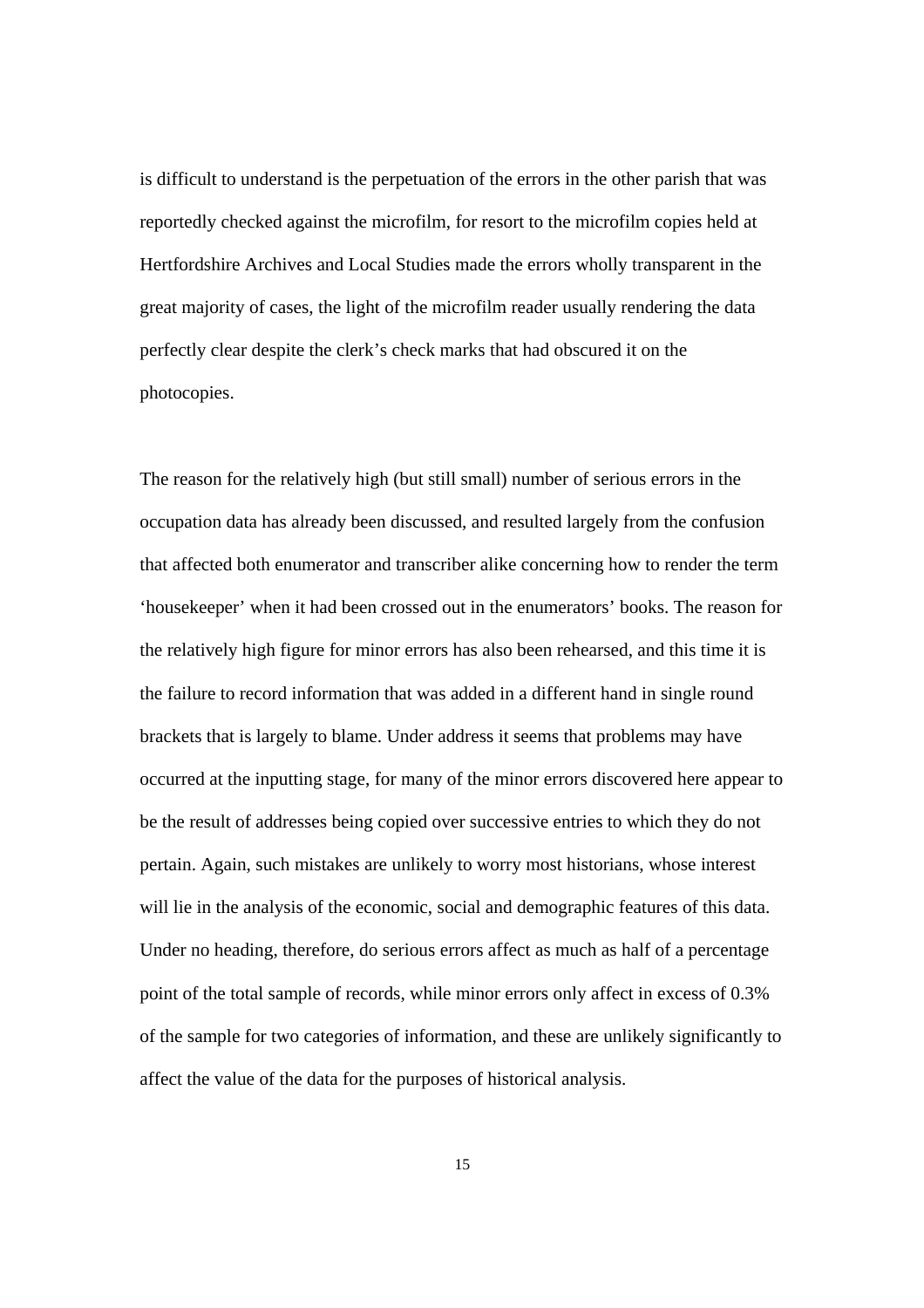|                    | Serious |      | Minor |      | Total |      | No.<br>Records |
|--------------------|---------|------|-------|------|-------|------|----------------|
|                    | No.     | $\%$ | No.   | $\%$ | No.   | $\%$ |                |
| <b>Transcriber</b> |         |      |       |      |       |      |                |
| Major              | 116     | 2.02 | 255   | 4.44 | 371   | 6.46 | 5743           |
| Moderate           | 67      | 1.59 | 256   | 6.09 | 323   | 7.68 | 4207           |
| Minor              | 61      | 1.07 | 493   | 8.64 | 554   | 9.71 | 5704           |
| <b>Urban/Rural</b> |         |      |       |      |       |      |                |
| Urban              | 97      | 1.28 | 541   | 7.13 | 638   | 8.41 | 7585           |
| Rural              | 147     | 1.82 | 463   | 5.74 | 610   | 7.56 | 8069           |
| Total              | 244     | 1.56 | 1004  | 6.41 | 1248  | 7.97 | 15654          |

**Table 2 : Number and Percentages of Errors in Hertfordshire 1881 Census Sample by Sub-Groups** 

In Table 2 the total number of errors are broken down into two sub-sets, to provide information on two criteria that informed the selection of the sample of EDs: proportions urban and rural, and major/moderate/minor transcribers. No substantial differences emerged from comparison of urban and rural transcriptions: the former exhibit slightly fewer serious errors but slightly higher proportions of minor errors, to produce a roughly equivalent overall error rate. There were clearly no circumstances that adversely affected either the urban or the rural transcriptions to a disproportionate degree. Examination of the small differences that do exist by category of information suggests that they arose by chance, the higher proportion of serious errors in rural parishes reflecting the fact that they included both parishes where the 'housekeeper' problem was most marked, and two of the three that posed particular difficulties for interpretation of ages. A higher error rate in urban parishes with regard to place of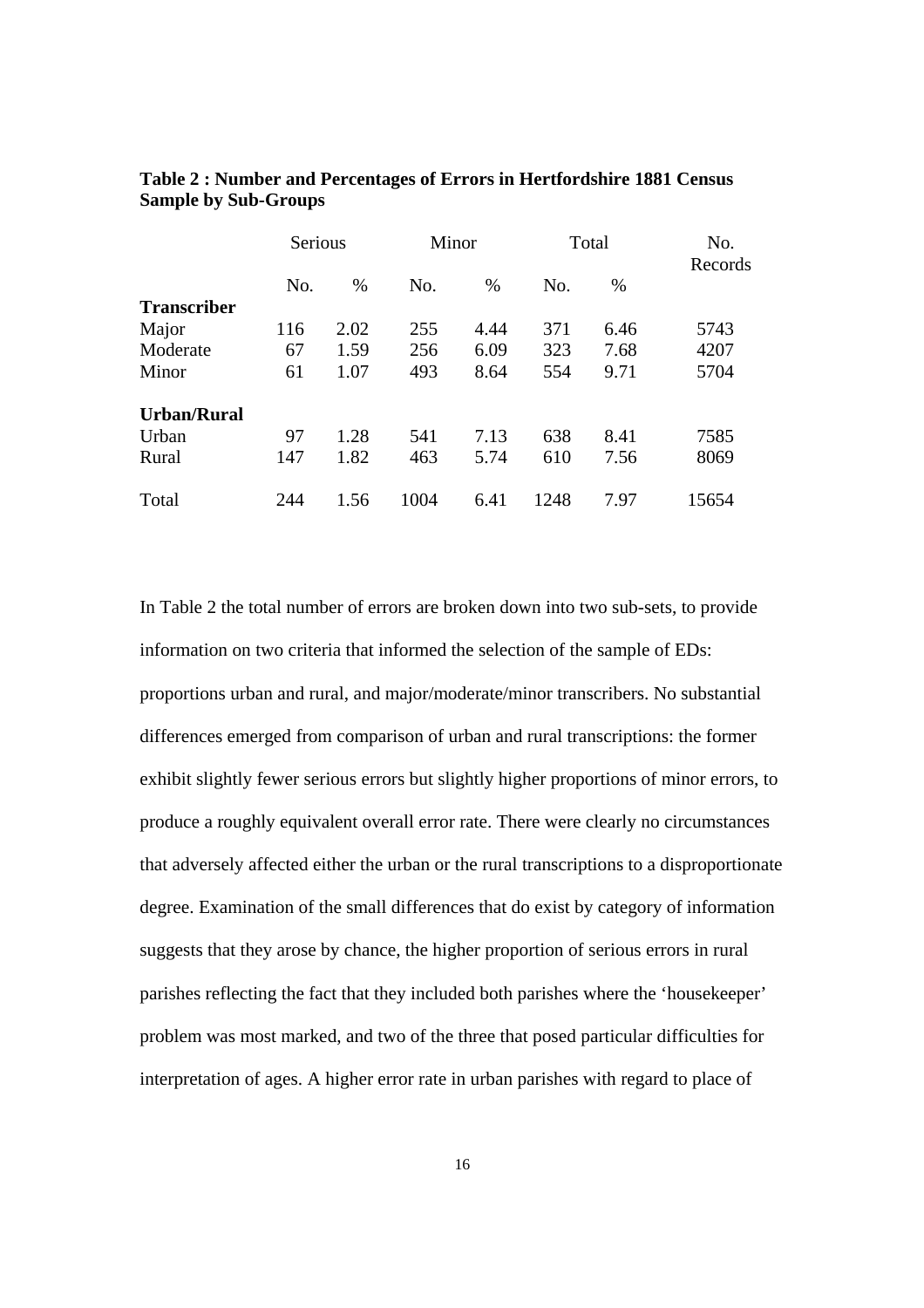birth may have been the product of the higher levels of long distance migration commonly found in towns, rendering place names less familiar.

Turning to major, moderate and minor transcribers, it is interesting to find that major transcribers made proportionally more serious errors than did moderate transcribers, who in turn made more than minor transcribers, which is the reverse of what would be expected if experience and commitment were key influences on the quality of transcription. They clearly were not, for major transcribers made more serious errors than minor transcribers under every category except sex and occupation. This is unlikely to have been a chance result, and might possibly reflect excessive confidence, or perhaps 'transcription fatigue' as they laboured on through successive EDs. It is also possible that minor transcribers were able to concentrate upon those localities with which they were wholly familiar, whereas major transcribers perforce were confronted with less familiar data. For minor errors the hierarchy is reversed, with minor transcribers making most and major transcribers least. The majority of these small errors occurred under the categories of address and occupation. In the case of address, the number of minor errors is greatly inflated by minor typographic or data input errors that affected a number of consecutive records in two parishes, and cannot be systematically explained. With regard to occupation, this result may well reflect more passing familiarity among minor transcribers with the transcription rules relating to information added to the enumerations in a different hand. In the light of these differences, it would appear that the decision to use volume of transcription as one of the criteria for selecting the sample of EDs to be checked is justified.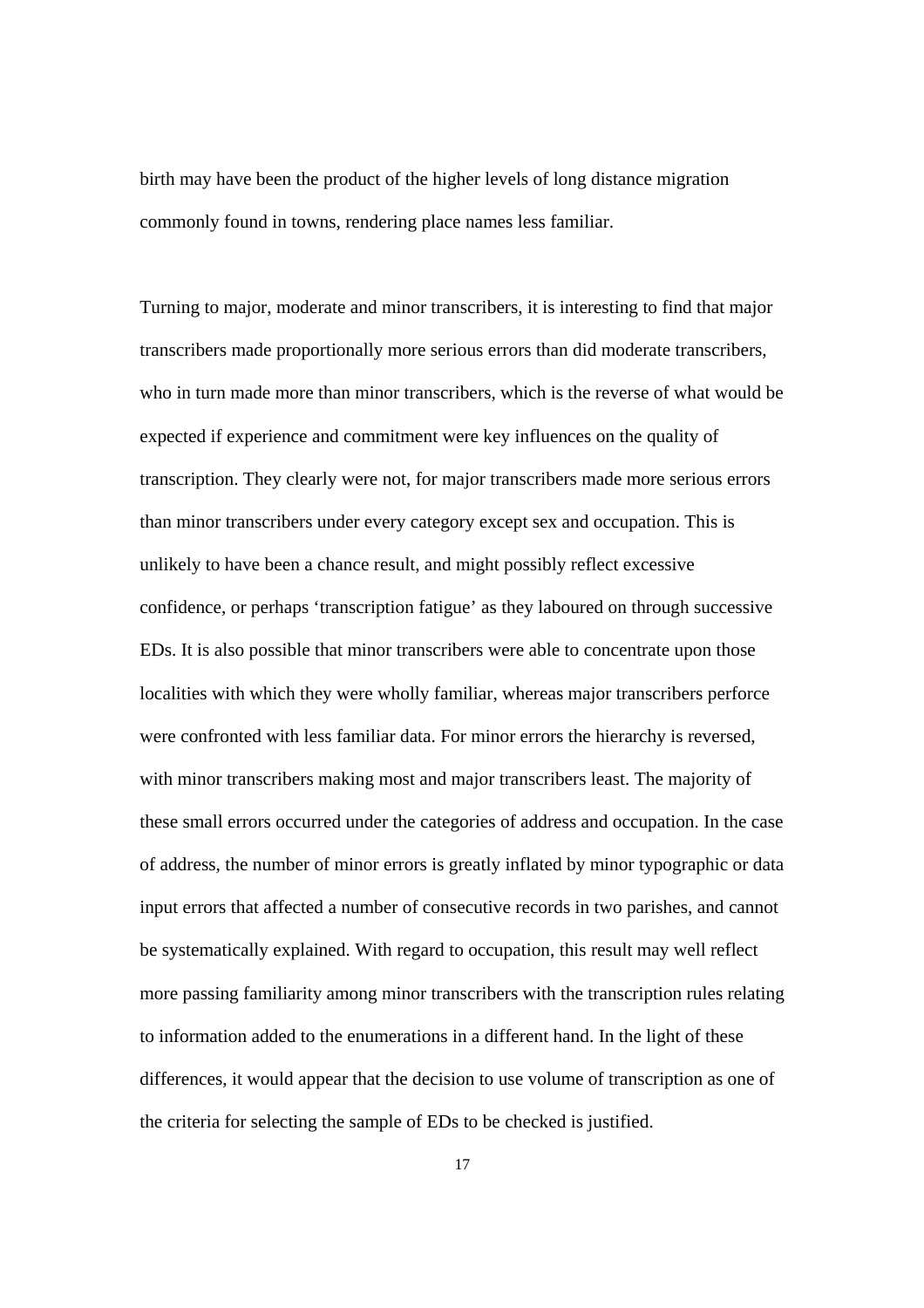| Table 3: Number and Percentages of Errors in Hertfordshire 1881 Census |  |
|------------------------------------------------------------------------|--|
| <b>Sample by Enumeration District</b>                                  |  |

| <b>ED</b>      |                  | Serious |        | Minor |                | Total |         |  |
|----------------|------------------|---------|--------|-------|----------------|-------|---------|--|
|                | No.              | $\%$    | No.    | $\%$  | No.            | $\%$  | Records |  |
| $\mathbf{1}$   | 39               | 5.31    | 40     | 5.44  | 79             | 10.75 | 735     |  |
| $\overline{2}$ | 5                | 1.84    | 29     | 10.66 | 34             | 12.50 | 272     |  |
| $\overline{3}$ | 11               | 1.18    | 14     | 1.50  | 25             | 2.68  | 933     |  |
| $\overline{4}$ | 22               | 3.64    | 36     | 5.96  | 58             | 9.60  | 604     |  |
| 5              | 17               | 2.02    | 62     | 7.37  | 79             | 9.39  | 841     |  |
| 6              | $\overline{4}$   | 0.67    | 28     | 4.70  | 32             | 5.37  | 596     |  |
| $\overline{7}$ | $\overline{2}$   | 0.34    | 25     | 4.29  | 27             | 4.63  | 583     |  |
| $8\,$          | 6                | 0.79    | 23     | 3.01  | 29             | 3.80  | 763     |  |
| 9              | $\mathbf{1}$     | 0.46    | 12     | 5.53  | 13             | 5.99  | 217     |  |
| 10             | $\boldsymbol{0}$ | 0.00    | 10     | 2.49  | 10             | 2.49  | 401     |  |
| 11             | 5                | 0.75    | 50     | 7.50  | 55             | 8.25  | 667     |  |
| 12             | $\overline{2}$   | 1.00    | $\tau$ | 3.50  | 9              | 4.50  | 200     |  |
| 13             | $\overline{2}$   | 0.53    | 5      | 1.32  | $\overline{7}$ | 1.85  | 378     |  |
| 14             | 36               | 4.25    | 57     | 6.73  | 93             | 10.98 | 847     |  |
| 15             | $\overline{0}$   | 0.00    | 3      | 2.68  | 3              | 2.68  | 112     |  |
| 16             | 6                | 0.68    | 43     | 4.89  | 49             | 5.57  | 880     |  |
| 17             | 15               | 2.14    | 193    | 27.57 | 208            | 29.71 | 700     |  |
| 18             | $\overline{4}$   | 1.35    | 8      | 2.69  | 12             | 4.04  | 297     |  |
| 19             | $\overline{2}$   | 0.20    | 12     | 1.22  | 14             | 1.42  | 985     |  |
| 20             | 39               | 3.85    | 43     | 4.24  | 82             | 8.09  | 1014    |  |
| 21             | $\overline{4}$   | 0.65    | 22     | 3.60  | 26             | 4.26  | 611     |  |
| 22             | $\overline{0}$   | 0.00    | 17     | 7.08  | 17             | 7.08  | 240     |  |
| 23             | 9                | 1.12    | 126    | 15.73 | 135            | 16.85 | 801     |  |
| 24             | 3                | 0.64    | 69     | 14.81 | 72             | 15.45 | 466     |  |
| 25             | 10               | 0.99    | 61     | 6.03  | 71             | 7.02  | 1011    |  |
| 26             | $\overline{0}$   | 0.00    | 9      | 1.80  | 9              | 1.80  | 500     |  |
|                | 244              | 1.56    | 1004   | 6.41  | 1248           | 7.97  | 15654   |  |

So far we have encountered no major worries about the 1881 census transcription: overall the error rate was low, and although one can identify fluctuations between categories of information and between major and minor transcribers, these lay within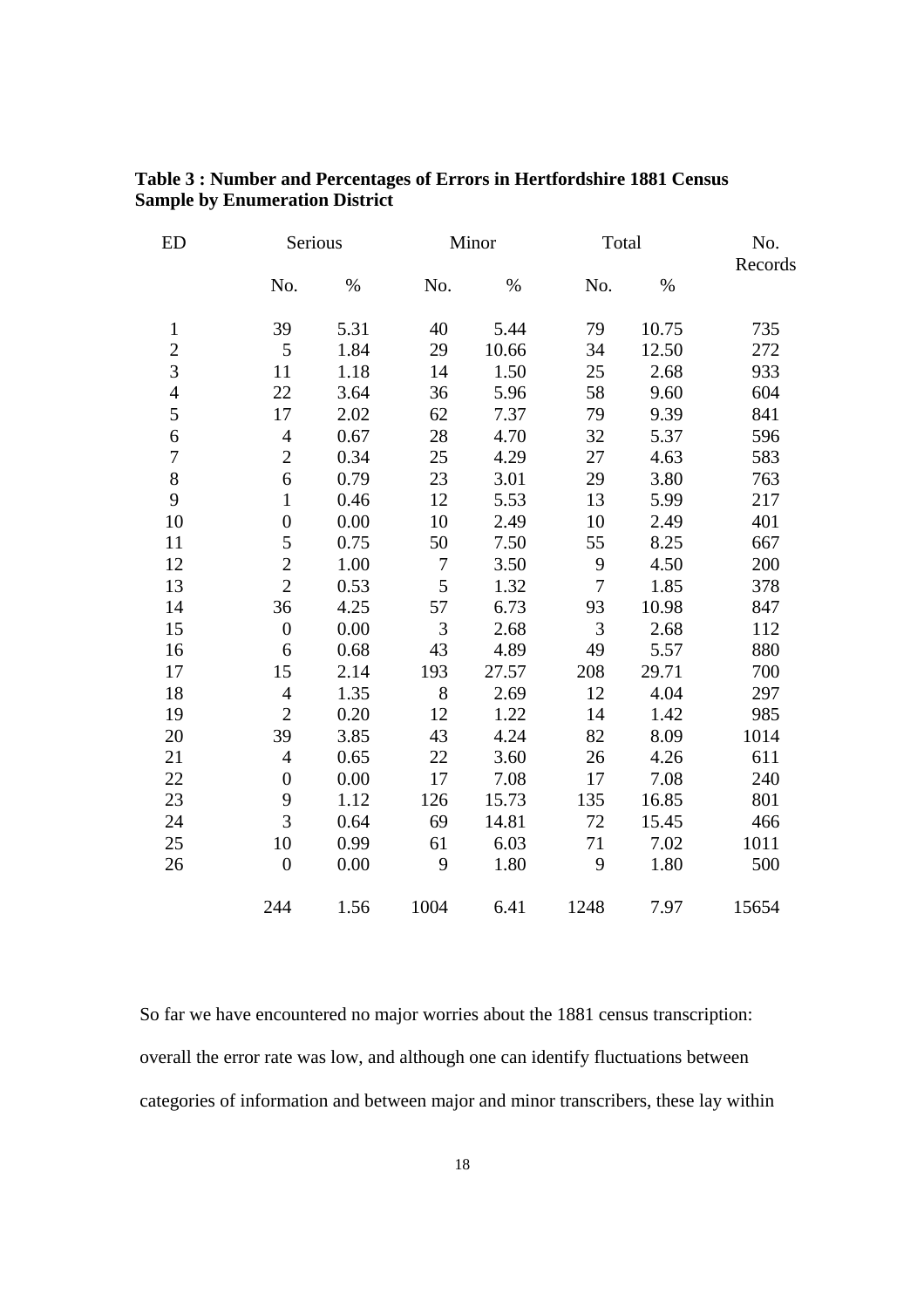fairly narrow bands. Table 3, which presents the data for errors arranged by ED, gives more cause for concern, for the transcription quality across the 26 EDs varied quite widely. Starting with total errors, the figures range from an error rate of just 1.42% in the case of ED 19, to a massive 29.71% for ED 17. For six of the 26 EDs the overall error rate exceeds 10%. In every ED, however, the majority of these were minor errors, and will be unlikely to worry the historian unduly. Furthermore, the excessively high number of minor errors in a few districts can often be explained: hence ED 17 was affected by two typographical/inputting errors where an address was mistakenly carried over to numerous consecutive entries, as well as by repeated omission of both single and double brackets in the occupation column. ED 23 was similarly affected by the former problem, ED 24 by the latter. More worrying are the variations in the proportions of records affected by serious errors. While in a majority of EDs (16 out of 26) the serious error rate stood at 1.00% or less, EDs 4, 20, 14 and 1 exhibited rates of 3.64%, 3.85%, 4.25% and 5.31% respectively. For these four districts, therefore, between 1 in every 19 and 1 in every 27 records contained a mistranscription (or input error) in one variable, serious enough to distort the historical information provided. Of course, whether or not such error rates should be regarded as 'high' may be debatable: but if they are, then fully 15% of the transcriptions of this carefully selected sample of 26 EDs for Hertfordshire contained a high level of errors.

Table 4 offers a closer look at these four cases by breaking down serious errors into categories. The transcriber of ED 1 was clearly unfortunate in that a serious error occurred in an address, whereby the description 'Grocer and pork butcher shop' ran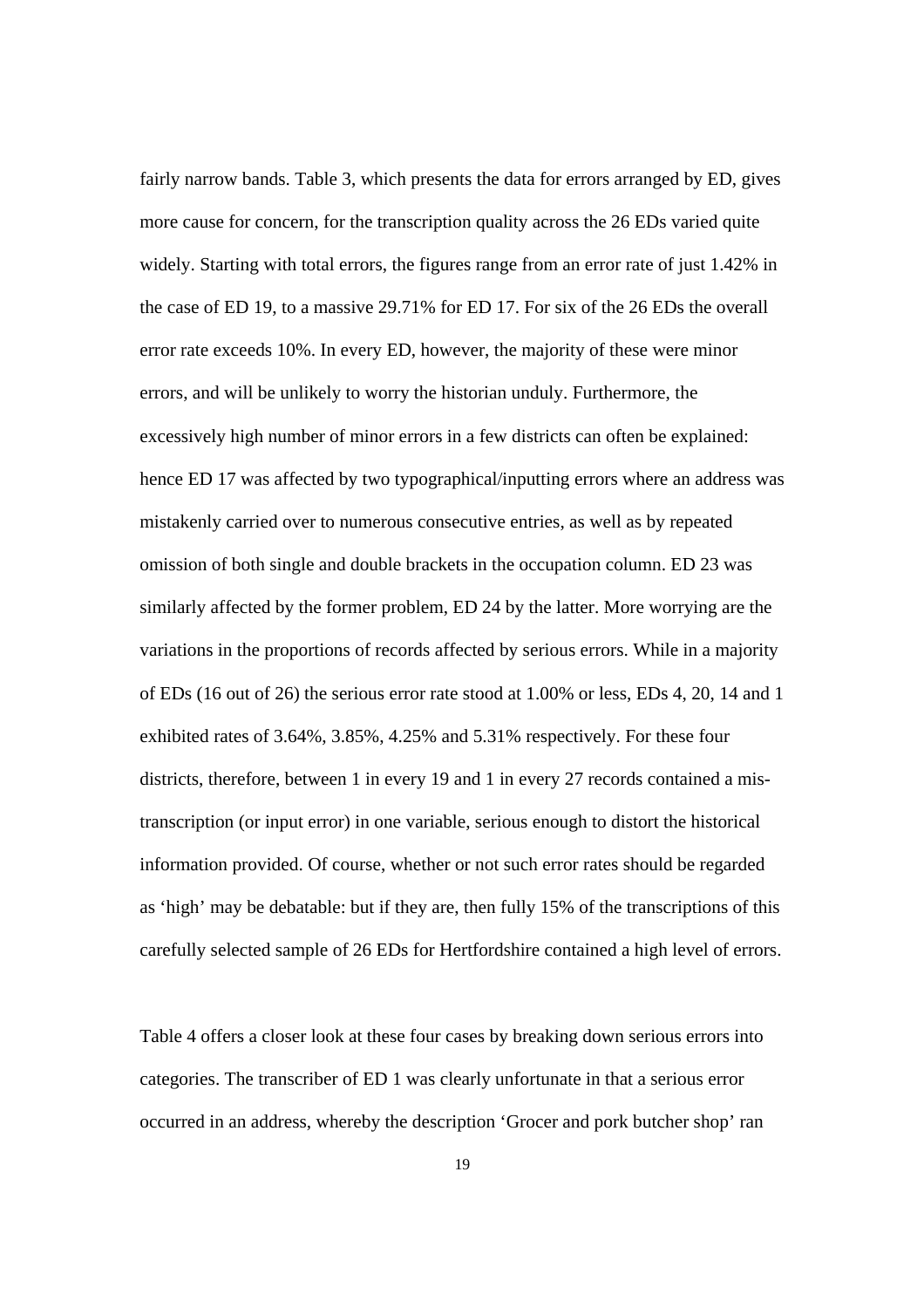| District   |     | 4                 | 14             | 20             | Total          |
|------------|-----|-------------------|----------------|----------------|----------------|
| Address    | 14  | 1                 | 0              | 0              | 15             |
| Surname    | 6   | $\overline{2}$    | 2              |                | 11             |
| Forename   | 0   | 0                 | 0              |                | 0              |
| Relation   | 0   |                   |                | 5              | 6              |
| Condition  | 0   | $\mathbf{\Omega}$ | 0              | 0              | $\overline{0}$ |
| <b>Sex</b> | O   | 3                 |                | 3              | 6              |
| Age        | 13  | 4                 | 27             | 19             | 63             |
| Occupation | 4   | 11                | $\overline{2}$ | $\overline{2}$ | 19             |
| County     |     | 0                 | 0              | 0              |                |
| Place      | 0   |                   | 0              | 6              | 6              |
| Disability | 0   | 0                 | 3              | $\overline{2}$ | 5              |
| Other      | 1   |                   |                | 1              | 4              |
| Total      | 39  | 22                | 36             | 39             | 136            |
| Population | 735 | 604               | 847            | 1014           | 3200           |

# **Table 4 : Serious Errors in Four Enumeration Districts by Category**

over incorrectly into 13 records, and this was most likely an inputting rather than a transcription error. Nevertheless, even if this were to be removed from consideration, the serious error rate remains as high as 3.40% in this district. What is quite clear is the impact of errors in the transcription of ages, which featured prominently in three out of the four EDs. As discussed above, these errors resulted from reliance upon poor quality photocopies, over-confidence and possibly also a failure to check carefully enough against the microfilm. $^{22}$  In the other ED it is errors under occupation that dominate, and ten of the 11 discovered here involved the failure to identify housewives who had been incorrectly recorded as 'housekeeper', where the offending label had been crossed through. This was therefore an error in interpretation of the

 $22$  See above, pp. 14-15.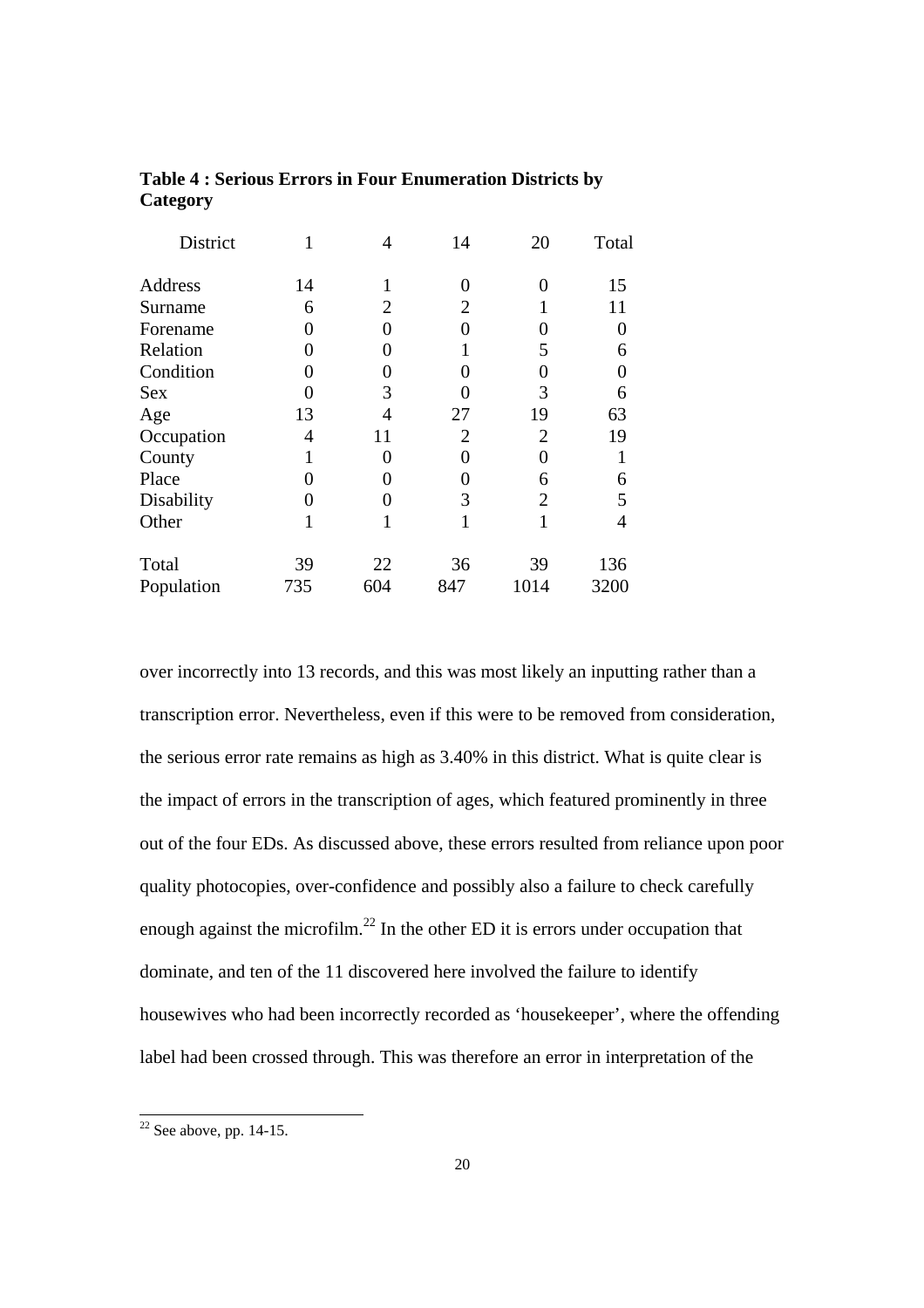rules rather than an error of transcription. ED 20, besides the large number of errors with regard to age, produced errors in eight out of the 12 categories included in Table 4. Although there are some indications of carelessness in this transcription (for example 'visitor' transcribed as 'other'), it is again the case that the photocopy relied upon was extremely difficult to decipher in places. Here the 'A' transcriber spent 13.5 hours, the 'B' transcriber 12.5 hours and – most unusually – the checker spent even longer at 14.5 hours. But although this transcript was apparently 'checked against film', many of the errors were, mysteriously, not identified.

It was noted above that while the manner of representing error rates employed here, as a proportion of the total number of records, is appropriate for most categories of information, it is not entirely appropriate for those categories were information is found irregularly – notably under occupation and disability. Occupations can be dealt with quite quickly, for an exercise in producing a revised error rate, which excluded all individuals for whom no occupation was recorded, produced only slightly higher proportions than those revealed in Table 1 above.<sup>23</sup> For serious errors the overall proportion rises from 0.32% to 0.43% and for minor errors from 2.96% to 3.98%, producing a revised total of 4.41% compared with 3.28%. Unsurprisingly, the increased proportions for individual EDs, particularly with regard to serious errors, were similarly modest.

 $23$  See p. 13.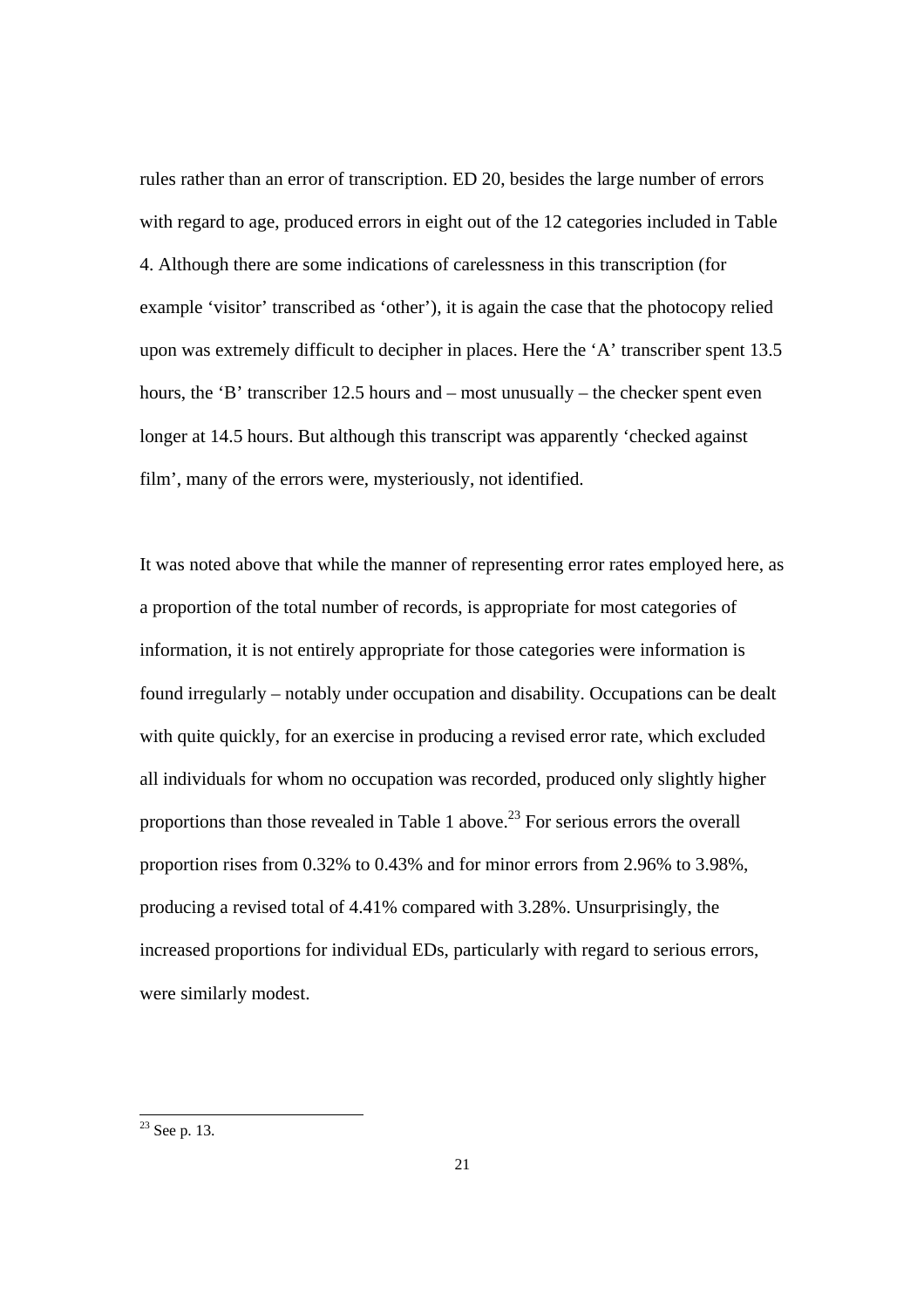| ED               | No.     | No.              | Errors           |        |                  |        |                  |        |  |
|------------------|---------|------------------|------------------|--------|------------------|--------|------------------|--------|--|
|                  | Records | Disabled         |                  |        |                  |        |                  |        |  |
|                  |         |                  | Serious          |        |                  | Minor  |                  | Total  |  |
|                  |         |                  | No.              | $\%$   | No.              | $\%$   | No.              | $\%$   |  |
| $\mathbf{1}$     | 735     | $\mathbf{2}$     | $\boldsymbol{0}$ | 0.00   | $\boldsymbol{0}$ | 0.00   | $\boldsymbol{0}$ | 0.00   |  |
| $\overline{c}$   | 272     | $\mathbf{1}$     | $\boldsymbol{0}$ | 0.00   | $\mathbf{1}$     | 100.00 | $\mathbf{1}$     | 100.00 |  |
| $\overline{3}$   | 933     | 15               | $\overline{4}$   | 26.67  | 5                | 33.33  | 9                | 60.00  |  |
| $\overline{4}$   | 604     | $\overline{2}$   | $\boldsymbol{0}$ | 0.00   | $\boldsymbol{0}$ | 0.00   | $\boldsymbol{0}$ | 0.00   |  |
| 5                | 841     | 6                | 3                | 50.00  | $\overline{2}$   | 33.33  | 5                | 83.33  |  |
| $\overline{6}$   | 596     | $\overline{4}$   | $\overline{0}$   | 0.00   | $\overline{2}$   | 50.00  | $\overline{c}$   | 50.00  |  |
| $\boldsymbol{7}$ | 583     | 3                | $\boldsymbol{0}$ | 0.00   | $\mathbf{1}$     | 33.33  | $\mathbf{1}$     | 33.33  |  |
| 8                | 763     | $\overline{4}$   | $\mathbf{1}$     | 25.00  | $\boldsymbol{0}$ | 0.00   | $\mathbf{1}$     | 25.00  |  |
| 9                | 217     | $\overline{2}$   | $\boldsymbol{0}$ | 0.00   | $\boldsymbol{0}$ | 0.00   | $\boldsymbol{0}$ | 0.00   |  |
| 10               | 401     | $\overline{0}$   | $\boldsymbol{0}$ | 0.00   | $\boldsymbol{0}$ | 0.00   | $\boldsymbol{0}$ | 0.00   |  |
| 11               | 667     | $\overline{4}$   | $\boldsymbol{0}$ | 0.00   | $\mathbf{1}$     | 25.00  | $\mathbf{1}$     | 25.00  |  |
| 12               | 200     | $\overline{c}$   | $\mathbf{2}$     | 100.00 | $\boldsymbol{0}$ | 0.00   | $\overline{2}$   | 100.00 |  |
| 13               | 378     | $\overline{2}$   | $\boldsymbol{0}$ | 0.00   | $\boldsymbol{0}$ | 0.00   | $\boldsymbol{0}$ | 0.00   |  |
| 14               | 847     | 6                | 3                | 50.00  | $\mathbf{1}$     | 16.67  | $\overline{4}$   | 66.67  |  |
| 15               | 112     | $\overline{0}$   | $\boldsymbol{0}$ | 0.00   | $\boldsymbol{0}$ | 0.00   | $\boldsymbol{0}$ | 0.00   |  |
| 16               | 880     | $\boldsymbol{0}$ | $\boldsymbol{0}$ | 0.00   | $\boldsymbol{0}$ | 0.00   | $\boldsymbol{0}$ | 0.00   |  |
| 17               | 700     | 22               | 5                | 22.73  | 9                | 40.91  | 14               | 63.64  |  |
| 18               | 297     | 3                | $\overline{2}$   | 66.67  | $\boldsymbol{0}$ | 0.00   | $\overline{2}$   | 66.67  |  |
| 19               | 985     | 5                | $\boldsymbol{0}$ | 0.00   | $\overline{2}$   | 40.00  | $\overline{2}$   | 40.00  |  |
| 20               | 1014    | 6                | $\mathbf{2}$     | 33.33  | $\mathbf{1}$     | 16.67  | 3                | 50.00  |  |
| 21               | 611     | 3                | $\mathbf{1}$     | 33.33  | $\boldsymbol{0}$ | 0.00   | $\mathbf{1}$     | 33.33  |  |
| 22               | 240     | $\overline{0}$   | $\boldsymbol{0}$ | 0.00   | $\boldsymbol{0}$ | 0.00   | $\boldsymbol{0}$ | 0.00   |  |
| 23               | 801     | 3                | $\mathbf{2}$     | 66.67  | $\boldsymbol{0}$ | 0.00   | $\overline{2}$   | 66.67  |  |
| 24               | 466     | $\overline{4}$   | $\boldsymbol{0}$ | 0.00   | $\boldsymbol{0}$ | 0.00   | $\boldsymbol{0}$ | 0.00   |  |
| 25               | 1011    | $\overline{c}$   | $\overline{0}$   | 0.00   | $\mathbf{2}$     | 100.00 | $\overline{2}$   | 100.00 |  |
| 26               | 500     | $\overline{1}$   | $\overline{0}$   | 0.00   | $\boldsymbol{0}$ | 0.00   | $\overline{0}$   | 0.00   |  |
|                  | 15654   | 102              | 25               | 24.51  | 27               | 26.47  | 52               | 50.98  |  |

# **Table 5 : Number and Percentage of Errors Under Disability**

The situation regarding disability is, however, a wholly different matter. The instructions to transcribers on what they were to do under this heading were not entirely clear, for the first sentence could be inconsistent with the remainder of the instruction: 'Transcribe the information exactly as it is given on the census. If the person has not been identified as being (1) Deaf-and-dumb, (2) Blind, (3) Imbecile or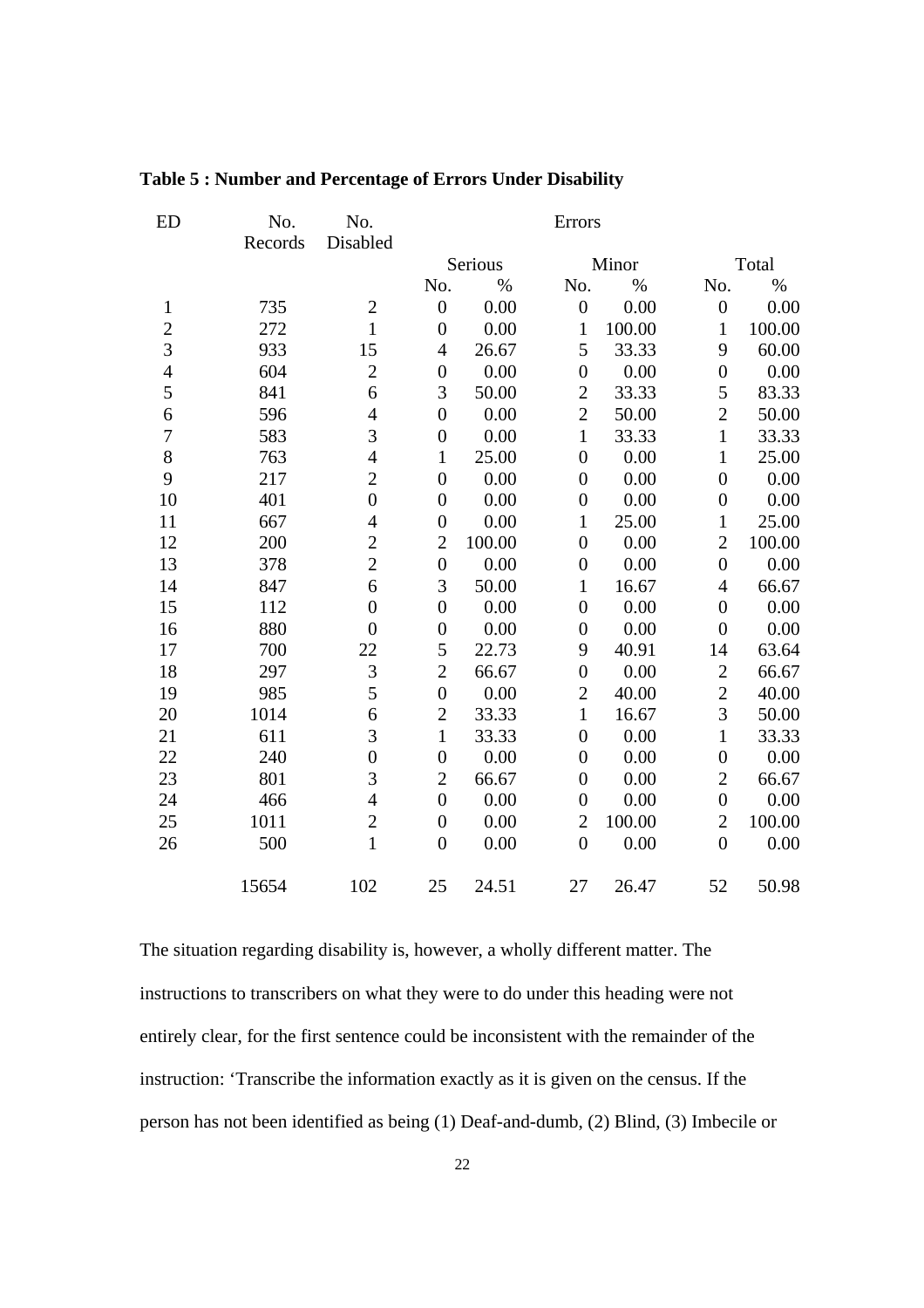Idiot, or (4) Lunatic, leave the box blank… Information should be written in this box only when a written description (i.e. blind) appears on the census schedule'.<sup>24</sup> In one instance the enumerator has entered a number rather than a description in this column, and thus our transcriber could be forgiven for omitting this information (though it is still omitted). In other cases the information entered differed from the categories listed in these instructions (for example, 'paralysed', or 'subject to fits'), and again strict adherence to the transcription instructions would explain why such cases were not recorded. But there are many other instances where there is no apparent explanation for the failure to record instances of blindness or the other disabilities listed above. In comparison to the total number of records the proportionate significance of these errors of either transcription or data input appear small, but their true significance is revealed in Table 5 where the number of errors is expressed as a proportion of the number recorded as disabled. In this case serious errors include all those cases where the information is simply missing from the transcription, while minor errors represent those cases where only part of the information is recorded (for instance, 'blind' rather than 'blind from birth', 'deaf' instead of 'partly deaf'). What Table 5 shows is that, for this Hertfordshire sample of districts, the information on disability to be found in the 1881 census transcription is wholly unreliable. In fully one-quarter of cases it is omitted completely, in another quarter the information is only partially recorded, producing an overall error rate of just over one half. Entries in the disability column in the original documents were found in 22 of these 26 districts: in 10 of these 22 one or

 <sup>24</sup> Genealogical Society of Utah, *How to transcribe the 1881 British census*, p. 13.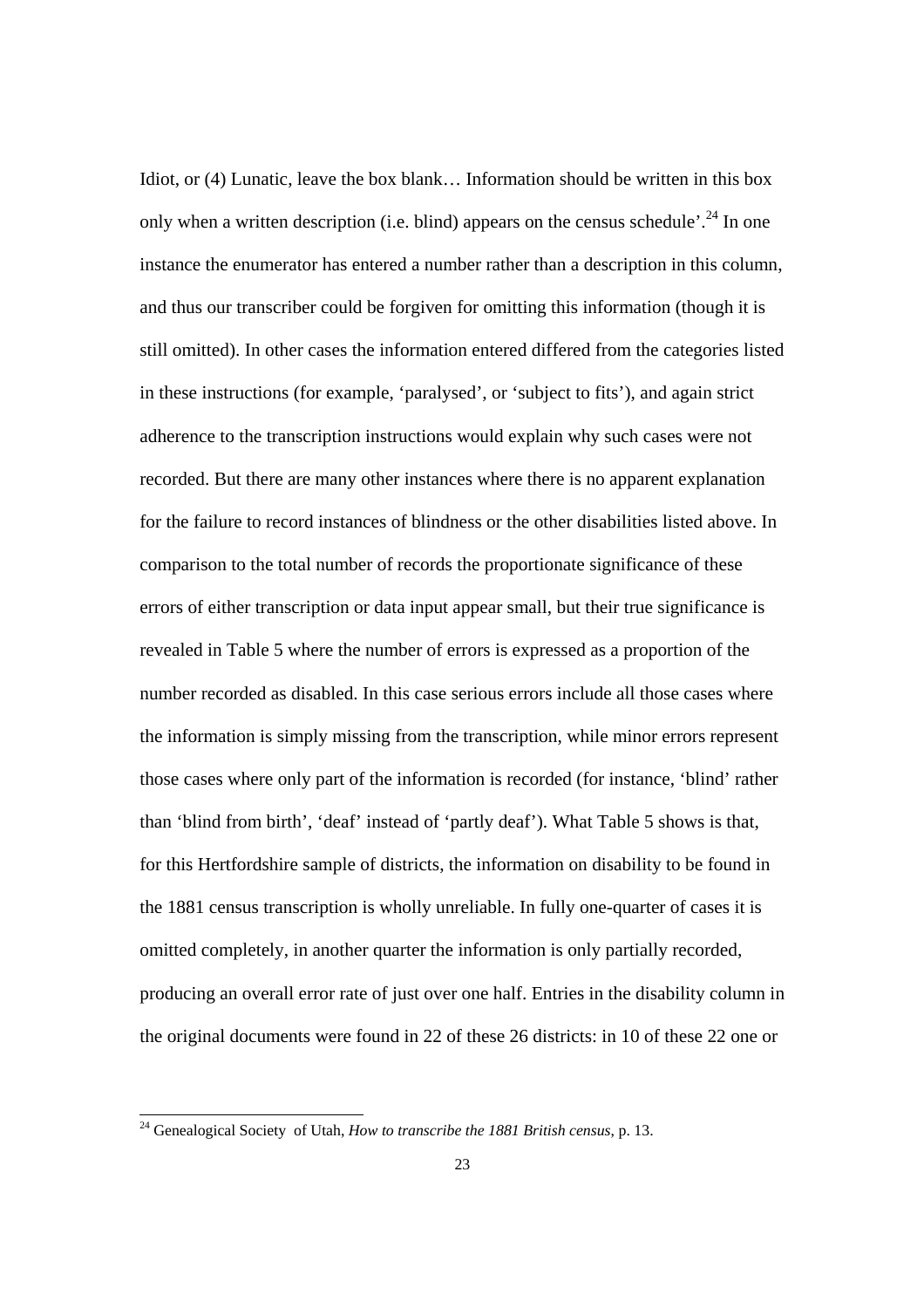more cases of disability were wholly omitted in the transcriptions, and hence just 12 – a bare majority – regularly record this information (if often partially). This is a pity, for the information on disability is possibly the most under-utilised of all the social data included in the census.<sup>25</sup> On the basis of the evidence presented here, however, this shortcoming could not be rectified with the aid of the 1881 transcript.<sup>26</sup>

### Conclusion

In conclusion, the limitations of this pilot evaluation must be rehearsed. It is based upon a sample of just 26 EDs, albeit a quite carefully selected sample. It is also based upon just one county, a small and essentially rural/small town county towards the south of England. Here the census transcription was organised by a highly efficient and committed family history society, and coordinated by an individual who is known to be both dedicated and meticulous. It seems clear from the documentation available in the form of the pro formas submitted to the GSU that the careful procedures laid down by them were generally followed. The transcription for Hertfordshire may, therefore, be a particularly good example, rather than a representative one. It must also be acknowledged that the error rate detected here will be a minimum one. As the experience of proof reading repeatedly demonstrates, it is impossible to find every

 <sup>25</sup> D. Mills and K. Schürer (eds), *Local communities in the Victorian census enumerators' books* (Oxford, 1996), p. 9. One explanation of this is the fact that contemporary authorities placed little faith in the accuracy of information on disability by the 1880s: *1881 Census Report*, Parliamentary Papers 1883, LXXX, pp. 69, 71. A rare exception is E.A. Benjamin, 'Human afflictions: a study of the north Ceredigion census returns, 1851-1871', *Ceredigion*, vol. 10 (1985), pp. 155-60. Features such as the fact that 15 of the 22 with disabilities in ED 17 were to be found in the workhouse are particularly worthy of further examination.<br><sup>26</sup> Preliminary testing by the History Data Service supports the conclusion reached here, with some

<sup>30%</sup> of the number of deaf, dumb and blind given in the published census report for Wales being absent from the database: personal communication, Matthew Woollard.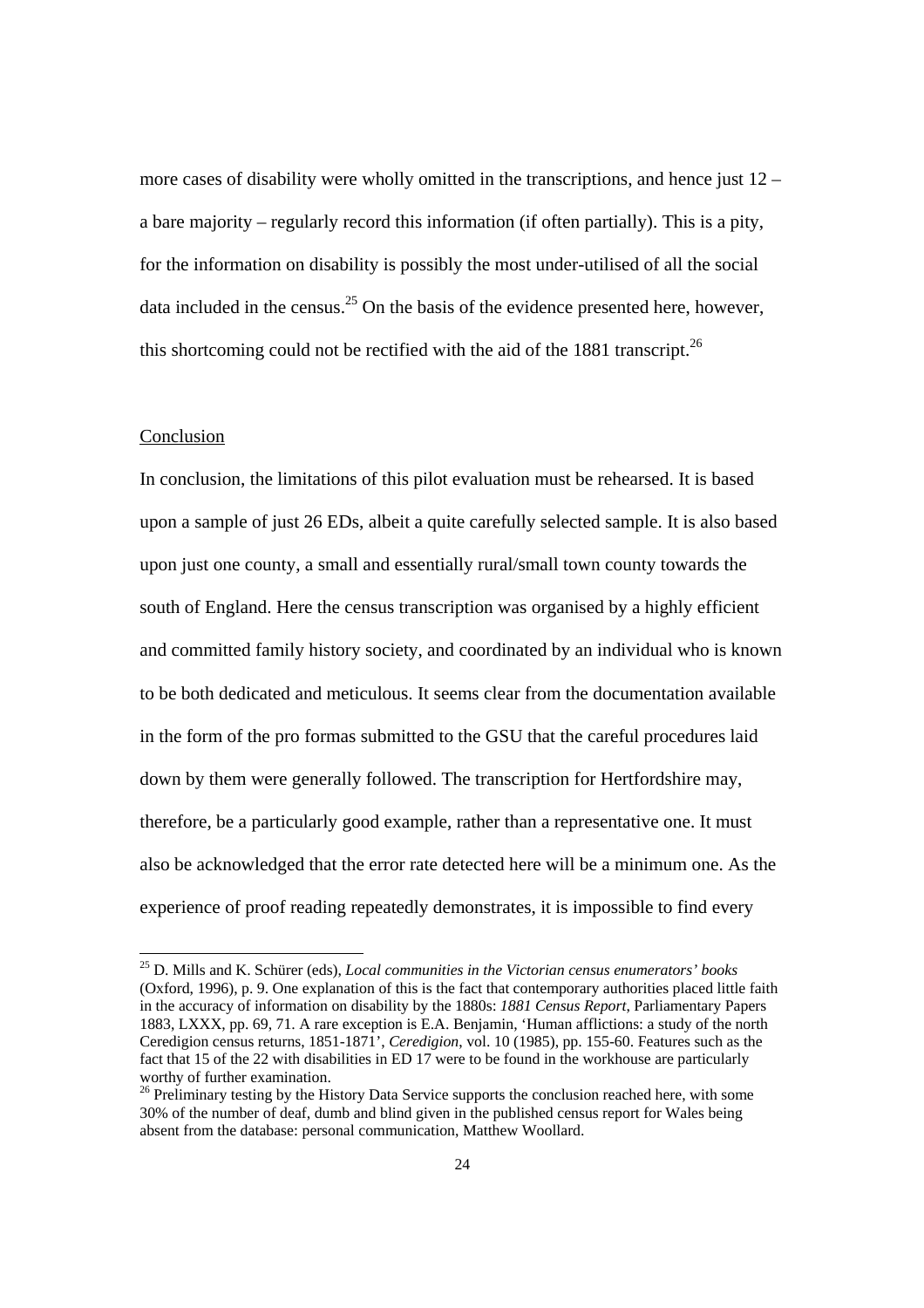error no matter how much care is taken. It is doubtless the case that there are more errors in the Hertfordshire transcriptions than have been identified here.

These caveats entered, it is clear that  $-$  in terms of overall quality  $-$  the Hertfordshire transcription is remarkably good, and better than might have been expected given the more general anecdotal evidence on the 1881 transcript to the contrary. Again in overall terms, serious errors that would worry the historian are quite rare, small both in number and as a proportion of the total number of records affected, and virtually insignificant when broken down by category of information. This bodes well for analysis of this data at national, county and sub-district level currently in train at the University of Essex. The genealogist too should be encouraged by the results for surnames, for a mere 20 out of a total of 15,564 were found to be seriously mistranscribed.27

At the more local level, that of the enumeration district or parish, the results are more problematic.28 In two senses the Hertfordshire transcriptions were found to resemble the proverbial curate's egg: a number of transcriptions were far worse than others, largely due to relatively poor transcription of ages, while one particular category of information – that on disability – was so badly recorded as to be of no use for many

 $27$  Credit must be given to the commentator who ventured the view in 1996 that 'the error rate for the completed project will be so small as to be entirely insignificant when considering the total Census': M. Woollard, 'Creating a machine-readable version of the 1881 census of England and Wales', in C. Harvey and J. Press, eds, *Databases in historical research* (London, 1996), pp. 98-101. Such a view can now be endorsed with some firm evidence to support it, although one must again allow the possibility of geographical variability. 28 Analysis at parish level is also being conducted at the University of Essex.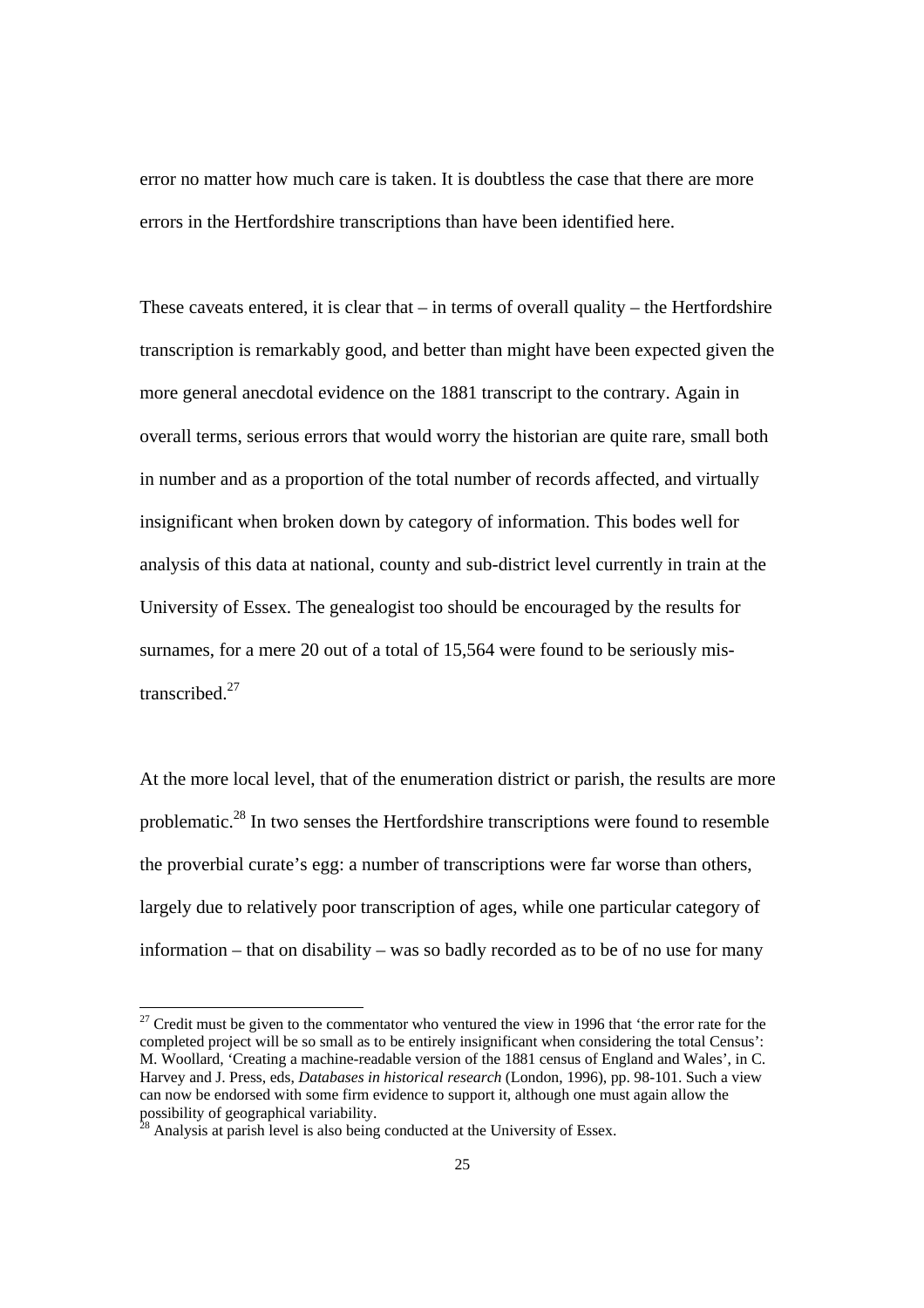parishes. Although these instances in relation to age are only found where photocopies used by transcribers were particularly poor, this variation remains surprising in view of the procedures adopted for the transcription, the amount of time apparently devoted to checking and the access that the transcribers had to microfilm copies. The problem the local historian faces as a result is simply that there is no way of knowing which parishes have been very carefully transcribed, and which will be subject to larger numbers of errors. The same problem faces the genealogist, for whom accurate information on age is probably second in importance only to that on surname. Information on disability cannot be used, and nor can the oblique strokes intended to distinguish separate houses and discrete families.

It would be wrong, however, to end on a negative note. Even in the enumeration district with the highest proportion of mis-transcribed ages the figure stands at only 3.19%. Given that some of these errors will cancel each other out, this level of error is unlikely seriously to distort a calculation of the district's age structure.<sup>29</sup> Nor will the (relatively) small number of errors regarding 'housekeepers' seriously distort an analysis of occupational structure at parish or enumeration district level; and even if it might in some cases impact upon a detailed study of domestic service, it must be remembered that the enumerators themselves dealt with such instances erratically. The 1881 census transcription was a labour of massive proportions, conducted over a period of ten years, involving millions of (wo)man hours of labour that, if costed,

<sup>&</sup>lt;sup>29</sup> Nor, of course, can we expect ages to have been wholly accurately recorded, no matter how well transcribed: Mills and Schürer (eds), *Local communities*, pp. 228-45